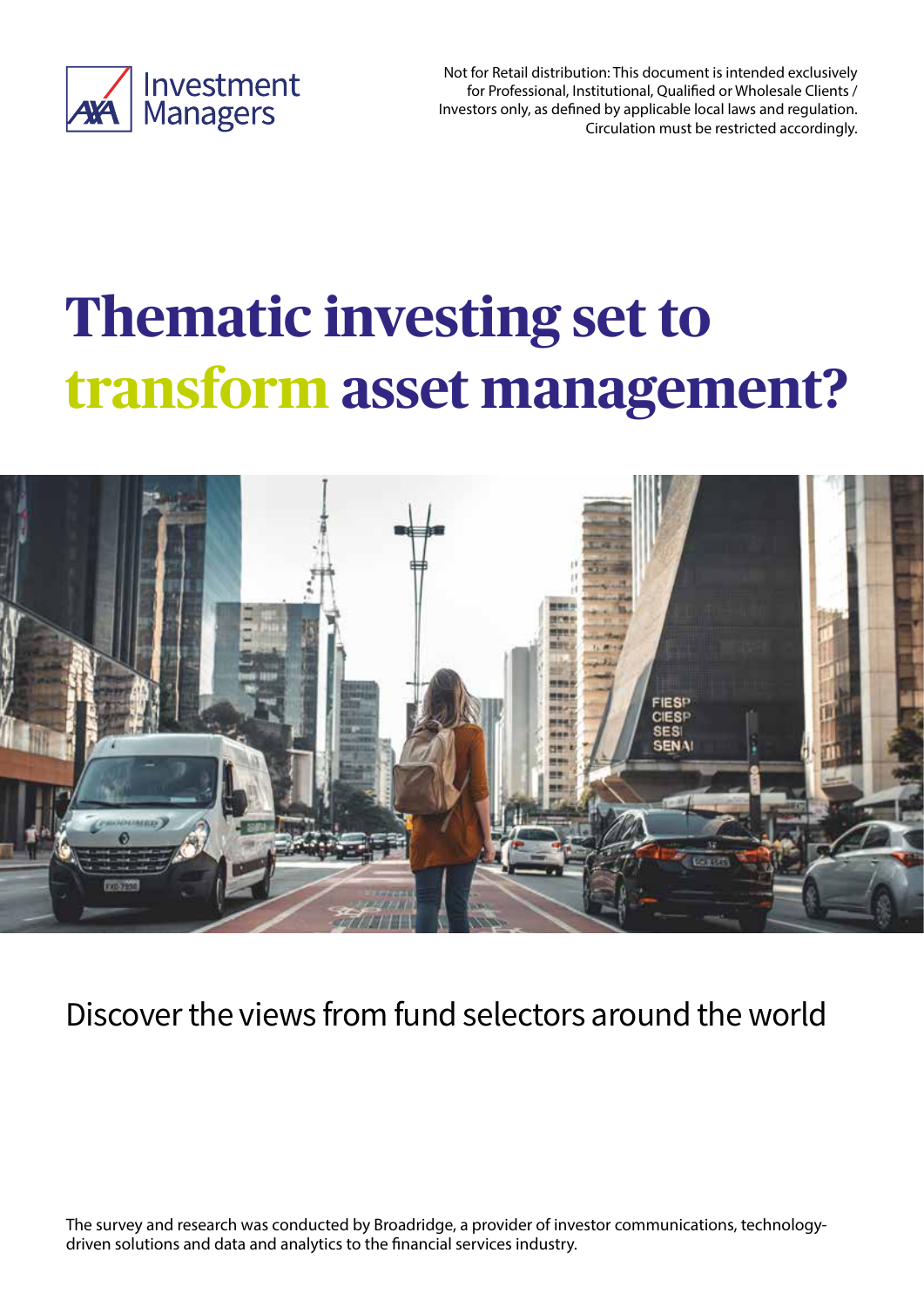

This research report has been written by Broadridge, a global Fintech leader providing a wide range of solutions for the financial services industry and businesses, including data and analytics solutions for the asset management industry. Broadridge drew on several resources for the analysis.

- Interviews with 90 fund selectors\* in Europe, Asia Pacific and North America during Q1 2021, exploring their usage of and views on thematic funds on a qualitative basis.
- Creation of a global dataset of 1,471 thematic funds categorised into 13 thematic segments, capturing trends since 2017.
- Fund Buyer Focus, a rolling market research programme which has been interviewing the 1,200 largest professional fund selector firms in Europe (since 2005) and Asia Pacific (since 2019), and who collectively manage around 75% of accessible third-party fund assets.
- Global Market Intelligence, a dataset that draws together assets, flows and other information on 91,000 global funds, including coverage of 'cross-border' funds.

<sup>\*</sup> Note: Fund selector survey encompasses respondents in retail banking, private banking, insurance groups, financial advisory practices, fund supermarkets, securities firms and fund of funds management.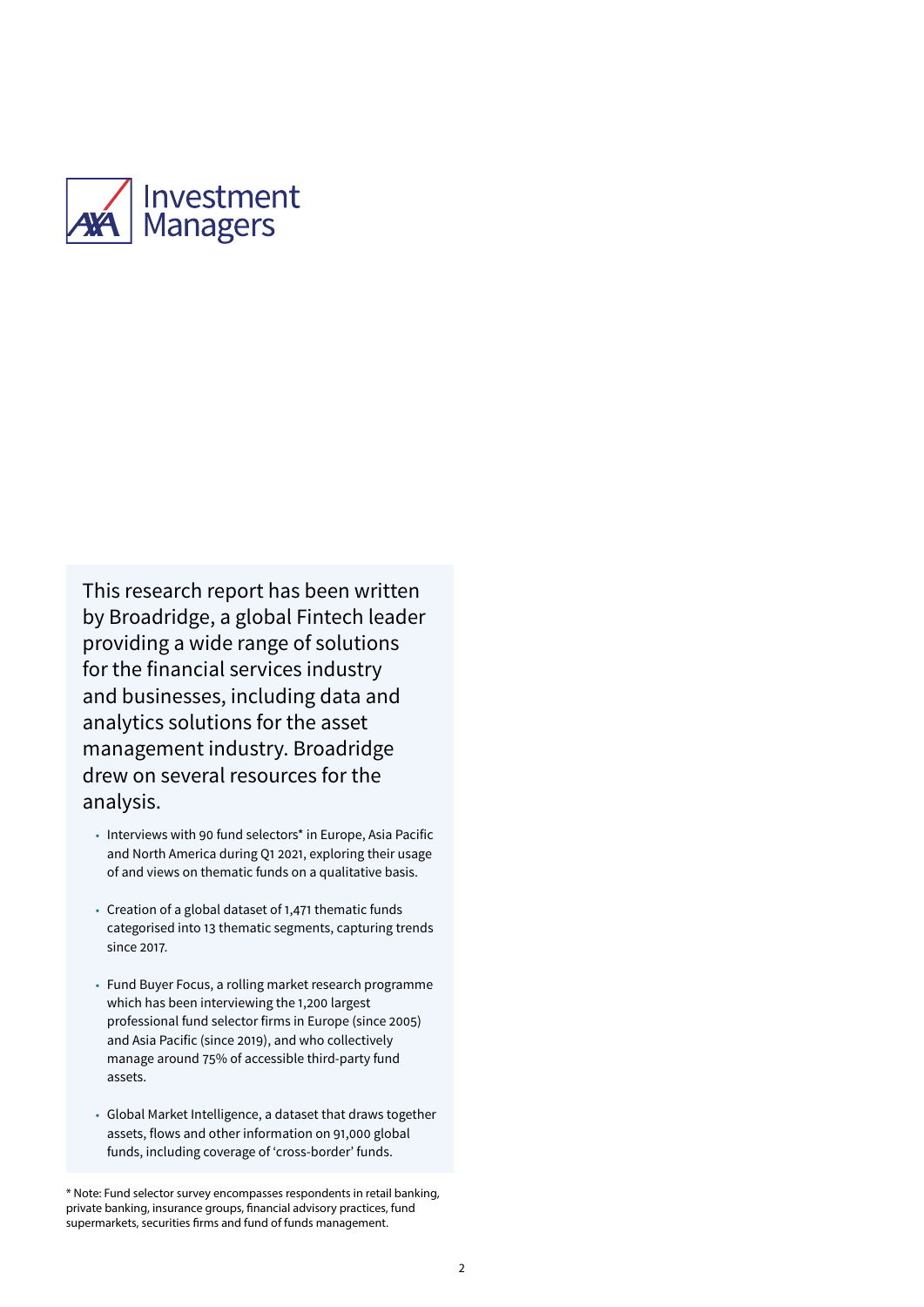# Foreword

Thematic investing is no longer niche. Assets in these funds have grown at an annual rate of 37% since 2018, but the unprecedented events of 2020 in the wake of the COVID-19 pandemic significantly boosted this growth to a massive 77%. In all, since 2017 thematic portfolios represent almost 40% of all equity fund net sales.

Asset managers have always tried to identify trends. But thematic investing – building a portfolio around companies benefitting from long-term economic, political, or societal structural shifts, rather than a sector or geographical region, is rapidly rising.

As the global economy evolves, it has become increasingly important to understand not only the challenges that the world is facing but how the way we live and work is changing. These megatrends – digitalisation, changing demographics, the rise of ESG and more – have increasingly influenced the way that we view the world and where we see potential opportunities to invest.

Investors are increasingly trying to understand how thematic funds fit into broader investment portfolios, and how introducing these strategies will influence portfolio construction. For these reasons, we have commissioned this research to explore the evolution of thematic investing, and the compelling case around these strategies being a mainstream investment approach.

AXA IM has a long history of thematic investing, in the conviction that such strategies can provide investors with access to superior

growth potential. What's more, we believe it has become evident that many companies can no longer be classified fully according to traditional sector or industry classifications, as many of today's market leaders operate across multiple business lines – creating new investment opportunities.

We also believe that such thematic strategies can help investors future-proof their portfolios, by identifying the companies which are best positioned for long-term changes. A thematic approach enables investors to have potentially better visibility on the future trajectories of companies, rather than focusing on the shorter-term macro noise or investment flows which can be unpredictable over the long run.

Many of the ways in which the world has changed because of the pandemic are here to stay - and the evolution of the global economy was already gathering pace before 2020. We believe that these fundamental shifts have changed the face of investing in a new and exciting way which can offer investors the potential for superior long-term investment returns.



Mark Hargraves, Global Head of Framlington Equities, AXA Investment Managers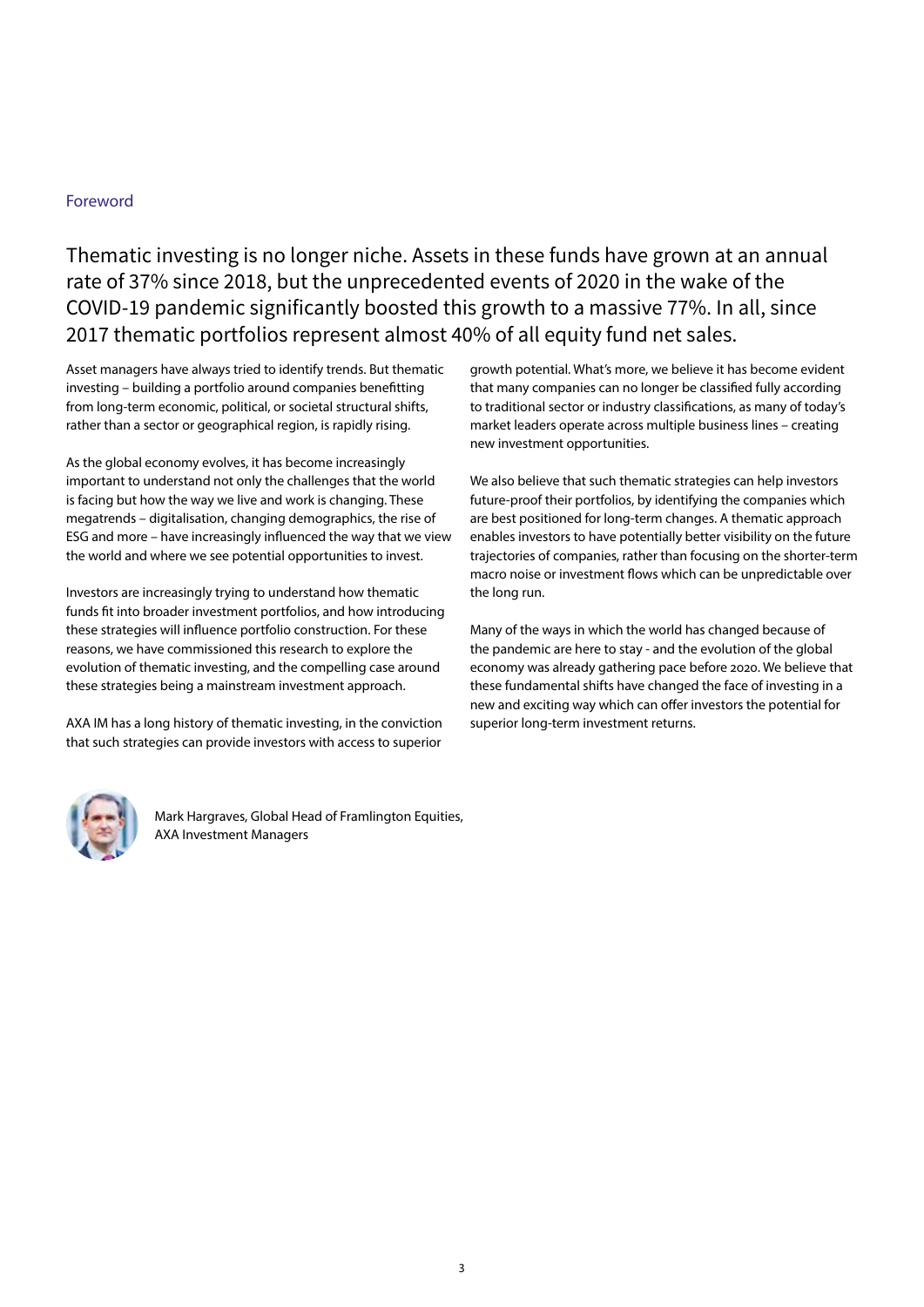# **Summary**

# **1 Fund selectors often think thematically**



When fund selectors are invited to describe the future, they often articulate their predictions in a thematic manner. Across the world, they say that new ways of thinking are necessary. The world has changed and old approaches, such as looking at opportunities by sector, are now becoming less useful. Fund selectors want to explore investment opportunities in ways that suit the methods they use to think about both the commercial and wider world. Thematic funds are an appropriate response to this demand.

# **2 A diverse but coherent landscape**



The thematic investment landscape is diverse and complex, but we believe that it can be organised into segments that are intuitive and useful. We identify five macro groups of thematic strategies: sustainability, emerging technology, changing consumption, healthy living, and multi-theme.

# **3 The rise of thematic investing**



The thematic funds that we track globally contained assets of €572bn at the end of 2020. The largest region is Europe followed by Asia Pacific. The largest theme is emerging tech followed by sustainability.

Thematic fund assets have grown at an annual rate of 37% since 2018. In 2020 they grew by 77%.

There has been significant demand for 'multi-sustainable' funds in Europe. In North America and Asia Pacific emerging technologies such as disruptive tech, AI & robotics, and a range of others such as security/ cybersecurity, fintech, semiconductor, connectivity and digitalisation opportunities have dominated.

What we think we are seeing is a deep-rooted evolution in demand for thematic investments based on fundamental and considered changes which will remain with us for some time.

# **4 COVID-19 – a powerful tailwind**



The global pandemic has had the effect of significantly accelerating many of the trends within the thematics universe, according to fund selectors. More than that it has prompted new ones. Thematic funds have proven their resilience during COVID-19 – unlike many other types of funds, they are capable of raising assets in a market downturn.

# **5 A considered place in the portfolio**



Fund selectors use thematic investment approaches in varied, well-informed and thoughtful ways. Thematic funds are seldom employed as a core element within portfolios. Selectors tend to see thematics as a global, strategic approach. They favour active management for well- articulated reasons. Thematics funds often replace traditional geographically or sector-based approaches. The presence of institutional investors in this market offers additional evidence that the trend towards a thematic approach is part of a fundamental and carefully thoughtthrough change being made by all types of investor.

# **6 A rigorous due diligence approach**



Fund selectors apply added controls within their selection processes when assessing thematics, further evidence of their considered approach. They have a clear idea of the qualities they value and the potential pitfalls.

# **7 Thematics has the potential to transform asset management**



What is the potential for thematic investing to influence the future development of the asset management industry? Well, it has already had a dramatic impact – since 2017, this corner of the industry has represented 39% of all equity fund net sales. It is not unreasonable to think it will continue to play an important role.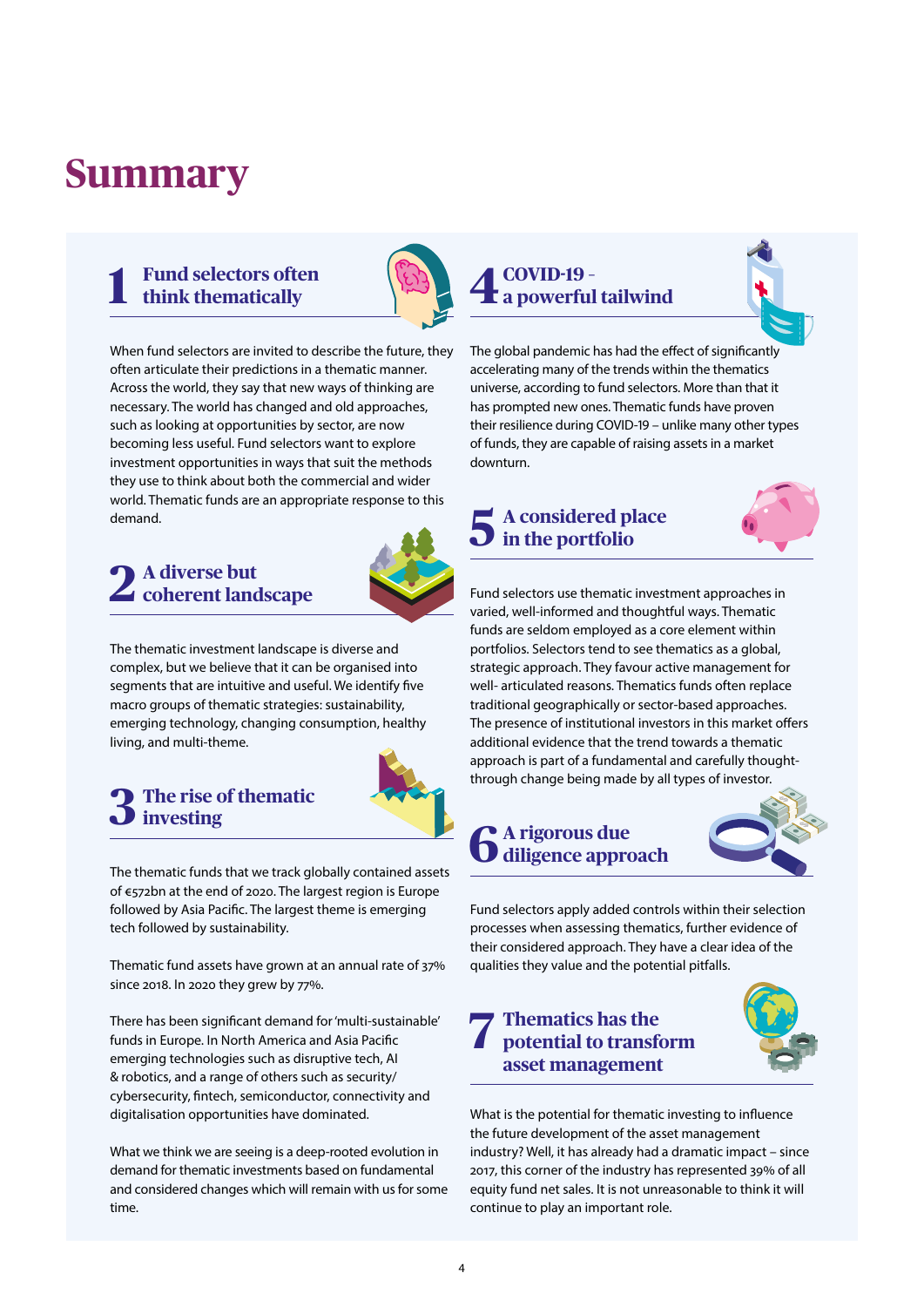# **1. Fund selectors often think thematically**

When fund selectors are invited to describe the future, they often articulate their predictions in a thematic manner.

Fund selectors describe the future using a wide range of perspectives. They talk about economics, politics and geopolitics, and they sometimes use regional, asset class and industrial sector viewpoints in their predictions. They also describe their thinking using themes.

# **Thinking thematically is now widespread among fund selectors.**

When we invited 90 fund selectors to talk about the future, three in four of them used themes to some extent in their descriptions.

We are not saying survey respondents employed thematic thinking exclusively – they very often use it alongside other considerations and approaches.

# Examples of thematic thinking

'I am optimistic about big data, artificial intelligence, packaging equipment, new materials, new energy, traditional Chinese medicine and other favourable areas of national policy'. China, retail bank

'Some of the megatrends which will be with us long term include healthcare, health tech, fintech, electric vehicles. Other major themes are data exploitation by big corporates and climate change of course'. Germany, fund of funds management

'I think we're in a position where the planet is in danger, which means we are all in danger. Governments, people, and fund selectors are more aware of this. And this will drive demand for clean energy over the next ten years'. UK, financial adviser

'One big megatrend that we see is a continuing shift towards technology, automation, more distributed work versus centralised work; transitions in transportation and more autonomous vehicles, more robotics, again, more technology at all levels throughout the economy'. US, financial planner

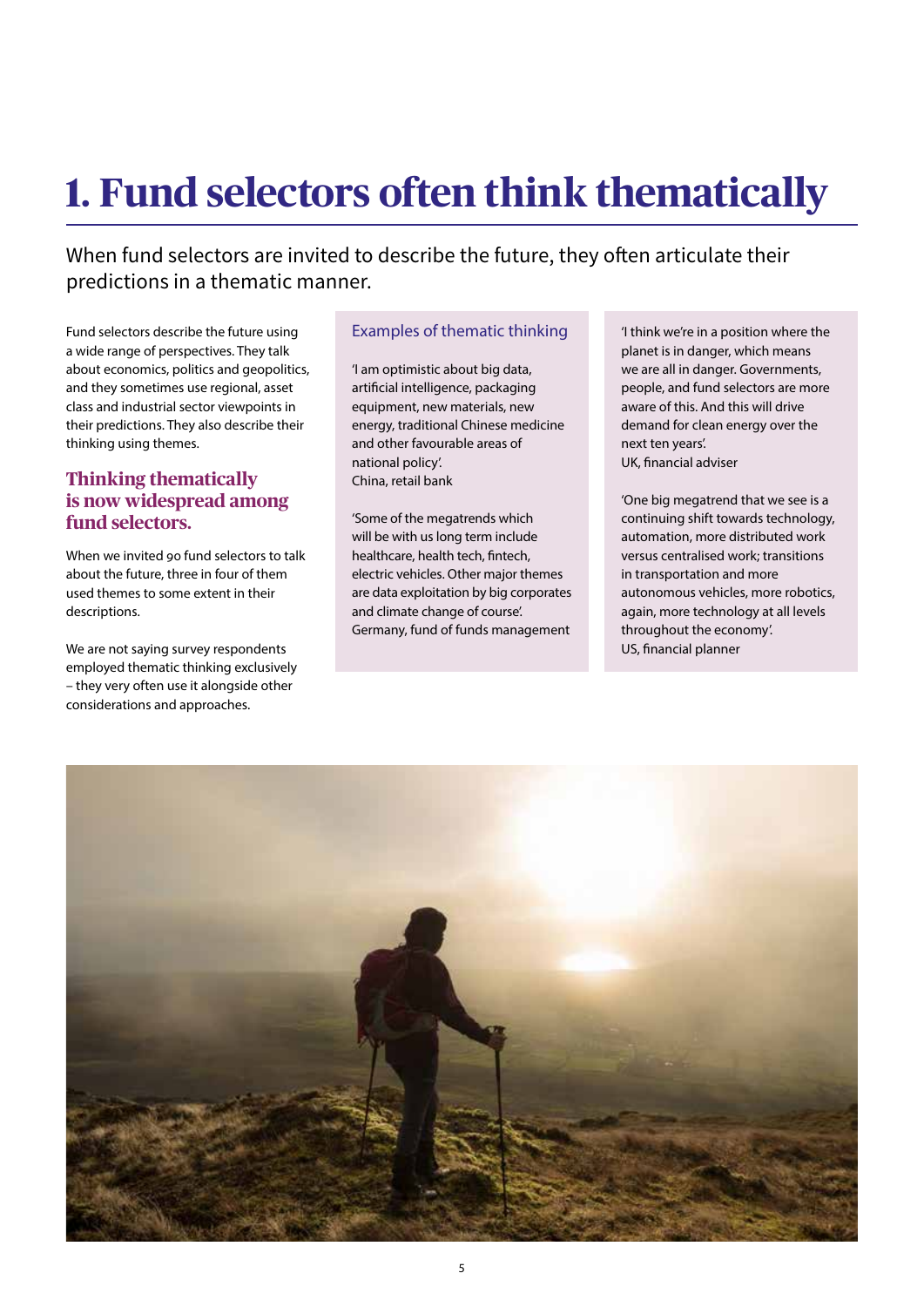# Fund selectors say that new approaches are necessary. The world has changed and old approaches, such as looking at opportunities by sector are now becoming less useful.

In the past, the investment world and the opportunities that existed for investors could be described using a variety of perspectives such as geography, asset class and industrial sector. Increasingly, investors are finding that they need a new language, not necessarily to replace but to accompany these viewpoints.

**This need for new perspectives is a reaction to the changes – many of them dramatic – which investors have seen and predict will continue to have an impact in the commercial world, and in society at large.** 

These include climate and demographic shifts, and changes in technology, in automation, healthcare and consumer needs, that we are all aware of.

In the research conducted to explore the attitudes of fund selectors, we hear them say that these changes mean the companies in which they invest are also evolving, they are defying traditional models.

# **As a result, many selectors argue that looking at investment opportunities purely geographically or by industrial sector does not help.**

They want to think about the future more and be driven less by what has happened in the past. The turbulence caused by COVID-19 has further emphasised that old models are becoming less useful.

It's not just the investment professionals who are thinking in new ways. They are being prompted by clients who want to see their own views of the world reflected in their investment portfolios, for example in the area of 'responsible' investing.

# Switch from old school approaches

'You have to switch from these old school approaches. Sometimes it's wrong to put BMW and Tesla in the same category. Times change and maybe we have to change our ideas'. Germany, fund of funds management

'Softbank Group has many different businesses, and it is difficult to choose which sector it falls into. It's a very traditional company but since the business management is changing, its classification will be out-dated. We shouldn't be tied to sectors'.

Japan, wealth manager

# Some find geography less interesting

'Fund selectors are gradually finding that the traditional approach, for example global equity funds or China funds, is too vague. This is not the way to target the right trends'. Taiwan, retail bank

# The old models are tough to follow

'Traditional investment approaches now seem like the ancient way. We saw that during a crisis like COVID-19, the traditional models can be tough to follow and tough to work on'. France, fund of funds management

'Traditional thinking has a top-down approach, looking at what was running well in the last couple of months or years. What I want is to be looking forward'. Germany, fund of funds management

# Clients are also thinking in new ways

'For the millennial generation, sustainability aspects are becoming increasingly more important and the demand for corresponding investment opportunities is increasing'. Switzerland, advisory portfolio management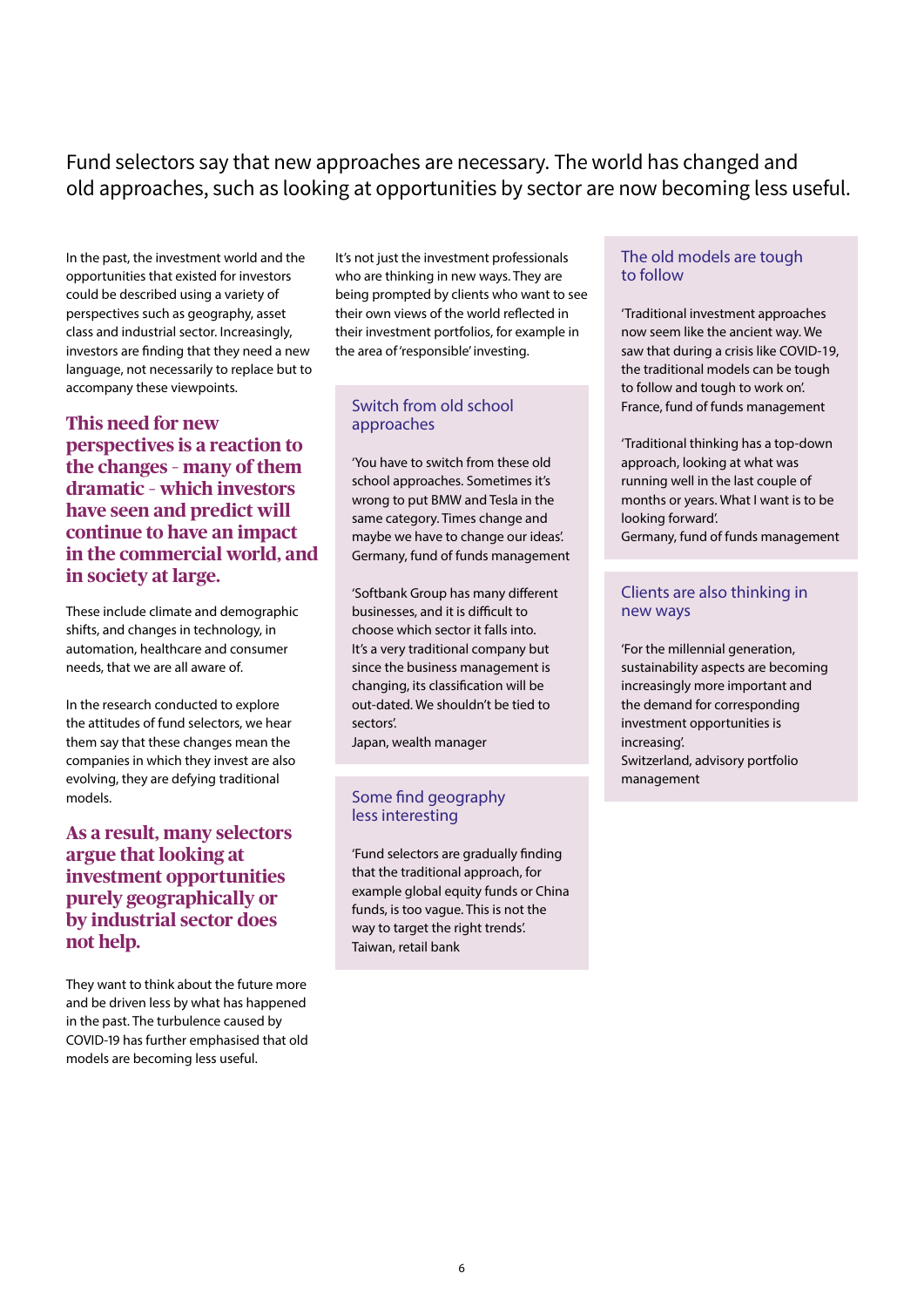Fund selectors want to explore investment opportunities in ways that suit the methods they use to think about both the commercial and wider world. Thematic funds are an appropriate response to this demand.

We have noted that three in four fund selectors use themes to some extent in their thinking. It is hardly surprising then to discover that a similar proportion (80%) of those we spoke to were also users of thematic funds. And of those that don't invest thematically, over half said they were considering doing so in future.

Globally, 62% of our respondents both thought and invested thematically. However, it is important to point out that just because selectors think thematically, does not mean they always invest this way – there is a significant minority who don't. And equally, non-thematic thinkers sometimes go on to be thematic fund selectors.

Our sample is small and was designed to give us an indication – not proof – of what is happening across the market. We

recognise that further and deeper research is required to form conclusive results. But we believe these responses strongly suggest that most fund selectors want to explore investment opportunities in ways that suit how they think about the business and wider world. Our conclusion is that thematic funds are an appropriate response to this need.

Patterns vary by region. While we encountered thematic thinking in 87% of the European fund selectors we spoke to, it was 80% in North America but only 63% in Asia Pacific.

And the incidence of thematic investing is also lower outside Europe. While 90% of Europeans that we spoke to invest thematically, it was 70% in North America, and 80% in Asia Pacific.

 $\blacksquare$  Invest thematically today  $\blacksquare$  Do not invest thematically today

# Patterns of thematic investing vary by region

Conclusions from survey of 90 fund selectors



Source: Broadridge survey of 90 fund selectors 2021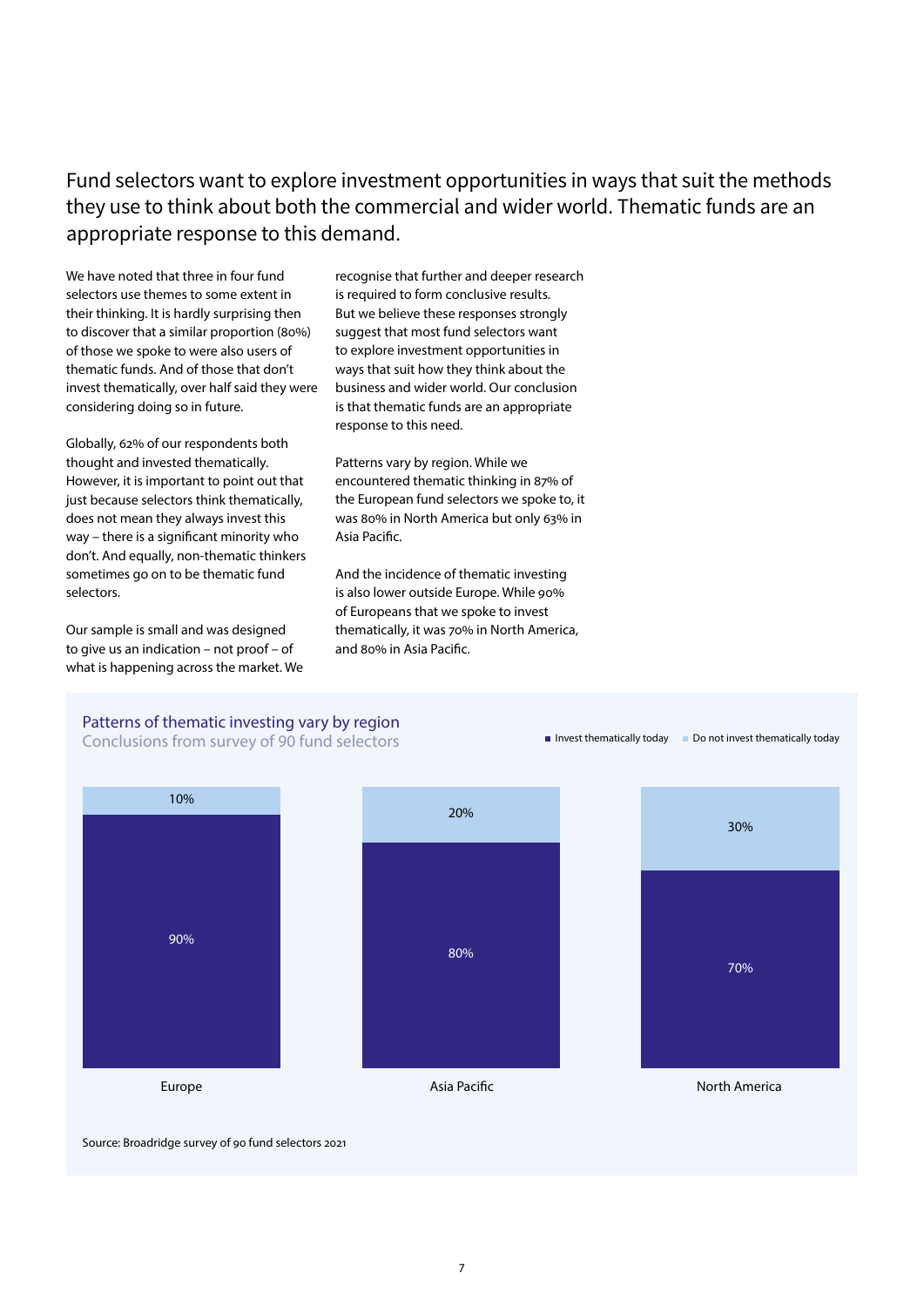# **2. A diverse but coherent landscape**

The thematic investment landscape is diverse and complex, but we believe that it can be organised into segments that are intuitive and useful.

**Thematic equity investing is an approach which aims to gain exposure to companies which will benefit from defined long-term structural changes resulting from political, economic, and social forces. It contrasts with other approaches which seek to gain exposure, for example, by sector.**

With trends as diverse as millennials, robotics, clean energy and the circular economy, it is tempting to conclude that the thematic landscape is too diverse and complex to segment in a coherent way.

What makes matters worse is that there is no universally accepted categorisation. When you scan the product literature and the capabilities of asset managers operating within the thematic space as we have done, it is clear several different approaches have been devised. The result is sometimes confusing for investors, we were told.

Using a set of criteria – opposite – that each fund had to meet to qualify under our definition of thematic, we have identified 1,471 thematic funds in our global dataset with total assets under management at end 2020 of €572bn.

The sheer number and variety of funds can appear daunting, but they can be organised in a way that minimises confusion. Broadridge has devised a framework that it believes makes intuitive sense and allows for a greater understanding of the macro and micro groups that underpin it. Broadridge's thematic segmentation map offers two other features: it synchronises with many of the existing approaches being used and resonates with our survey respondents, who described their thematic approaches to us in language which usually mapped easily into the Broadridge thematic framework.

# Some remain confused

'I am a bit confused. If you look into the holdings contained in thematics funds, they can be very similar to other equity products. So, Tesla can be included in an Electric Vehicles thematics fund and can also be included in other types of high technology sector funds. So how exactly do you define thematics'? Taiwan, retail bank

'Certain themes are not so clear cut. For example, ESG. Is this a sector, or is it a theme? I don't really get the difference'.

Singapore, retail bank

## Criteria that must be met for a fund to qualify as thematic in our universe

Is the strategy designed to gain exposure to a defined theme or group of themes that fall within Broadridge's thematic framework? There is an important difference between a fund that identifies opportunity by sector (Technology Fund) and those that identify by theme such as developments in robotics and artificial intelligence (Thematic Fund).

Is a thematic approach present but not dominant in the fund? In our multi-themed classification, we exclude global equities strategies which mention a thematic approach as part of a variety of traditional active approaches. But we do include global equities strategies which place a strong emphasis on a thematic approach.

Is there a specific impact objective? Note, not an impact report, but a specific impact objective for the strategy. If there is, then we exclude that strategy from our thematic universe as we believe that the impact objective takes precedence and changes a thematic strategy to an impact strategy.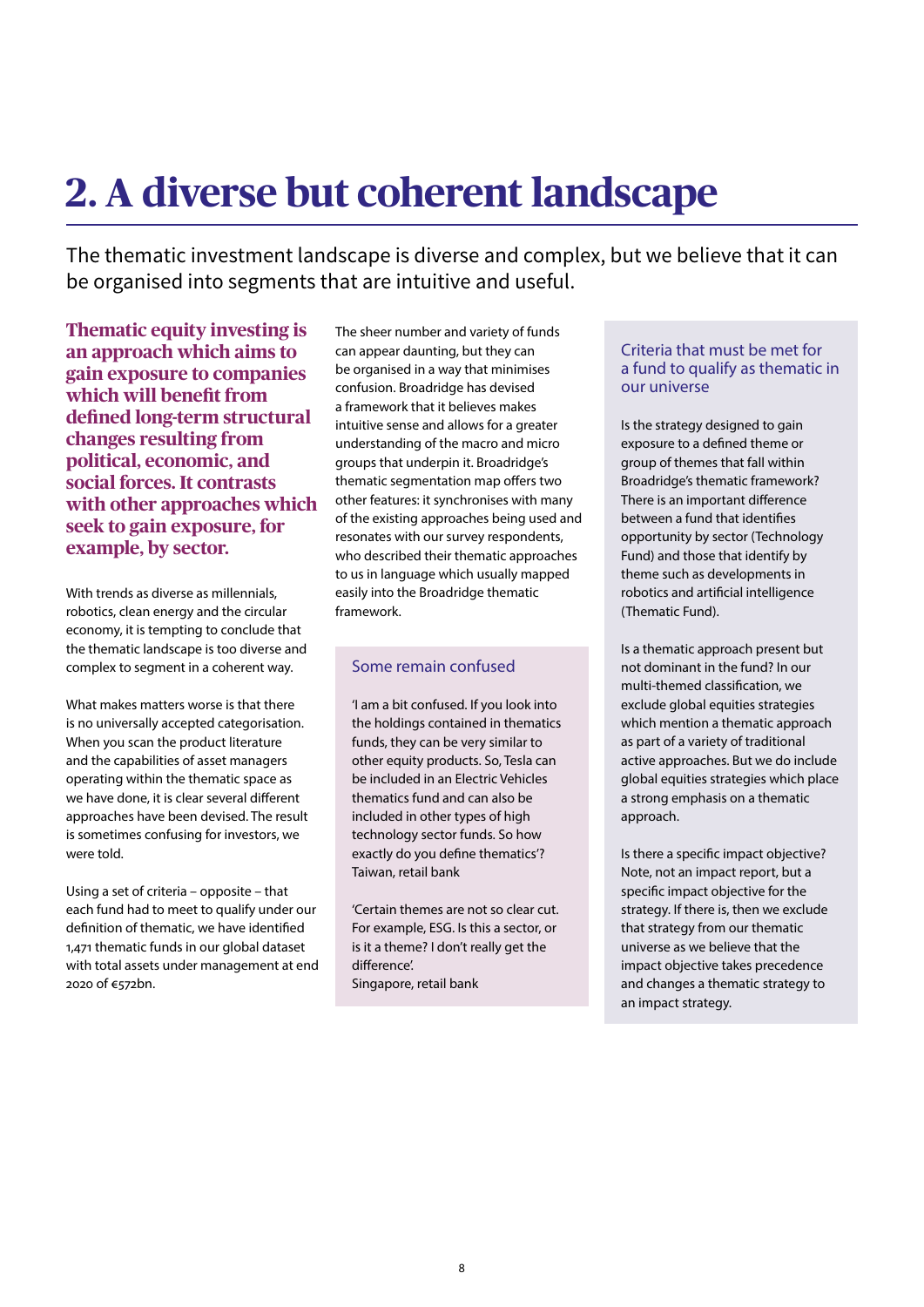Broadridge's framework is built around five macro groups of thematic strategies: sustainability, emerging technology, changing consumption, healthy living, and multi-theme. These thematic groups are in turn underpinned by 13 micro groups such as emerging wealth, biotechnology, ageing demographics, and clean living.

The map opposite is set against the wider landscape of investment and shows how we separate thematic from other investment approaches. Thematic investing is a subset of four larger investment categories that we call technology, responsible, consumer and health investing. But thematic is distinct in each case.

For example, we explain why we think technology funds are not thematic and are part of the large sector funds universe. We also distinguish ESG and Impact funds from thematic products.

# The thematic fund universe Global thematic funds by macro theme 2020



Source: Broadridge Thematics Analysis 2021

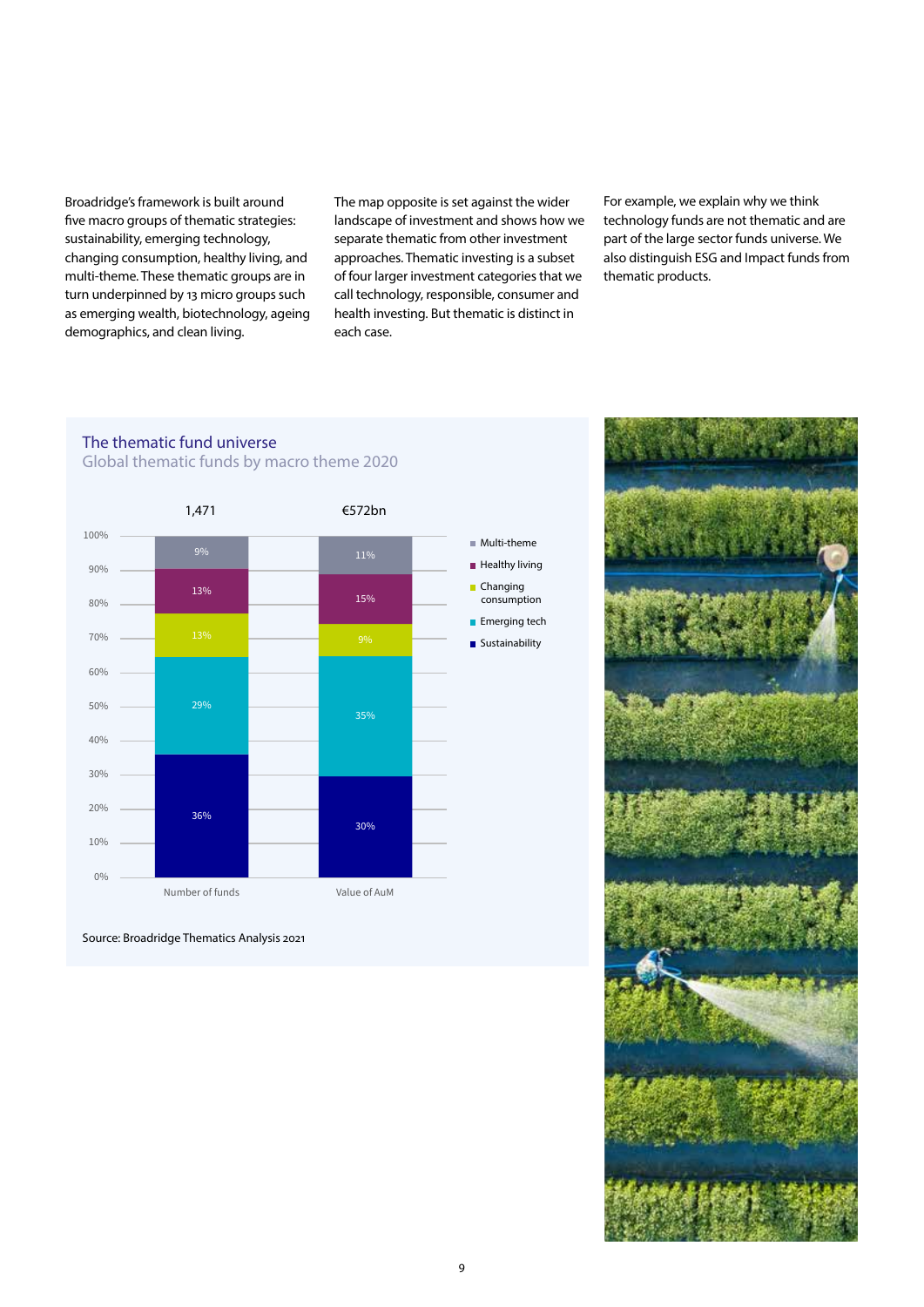## The thematic landscape

#### D Changing consumption  $\overline{A}$  Sustainability This theme seeks to capitalise on Themes centred on capturing the the shifting consumption landscape growing appreciation of the planet's globally. Prominent is a group of Responsible climate and resource needs. (1) 'Scarce strategies focused on sources of (10) Impact funds, ESG integration, best of breed, resources' addresses issues such as 'Emerging wealth' – Chinese/Asian the shortage of water, while (2) 'Clean consumers and millennials for instance, negative screening Energy' and (3) 'Clean Living' respectively both of which are providing rapidly intensifying sources of demand . We also capture the drive for renewable energy, and how our way of living is being identify a group of broader consumer reshaped to become more sustainable. trends, strategies we call (11) 'Other Sustainability (4) 'Other sustainable' – captures other consumption', which capture a range single themes and sustainable multiof opportunities, such as the growth theme. Please note, not all sustainable of e-commerce and other patterns of 1. Scarce resources 4. Other sustain. themes will have high 'ESG' scores. changing consumer demand. Consumer<br>Global brands or franchise related funds Global brands or franchise related funds Consumer D Changing B Emerging 2. Clean energy 3. Clean living Source: Broadridge Thematics Analysis 2021<br>
Source: Broadridge Thematics Analysis 2021<br>
Source: Broadridge Thematics Analysis 2021<br>
Source: Broadridge Thematics Analysis 2021<br>
Source: Broadridge Thematics Analysis 2021<br>
So tech consumption 5. Robotics/AI 11. Emerging wealth 6. Disruptive 12. Other cons. 7. Other tech. 8. Biotech & 9. Ageing demo. Medical Innovation Healthy living B Emerging tech Healthy living 10.Other health Emerging technology captures the Healthy living captures a range of opportunity arising from technological opportunities which address the drive for the increased health and advances. Many of these technological developments have wide applications wellbeing of humankind. This includes and the possibility to permanently strategies accessing developments in (7) Health reshape industries and, in some cases, 'Biotechnology and Medical Innovation', Pharmaceutical sector funds VC health funds society. We track thee microsegments addressing the challenges of (8) 'Ageing demographics', and broader thematic (5) 'Robotics and AI' and (6) ''Disruptive Tech', and (7) 'Other Tech'. This strategies focused on (9) 'Other health' latter segment captures a range of and wellbeing topics. distinct tech capabilities, such as fintech, cybersecurity, connectivity, semiconductor, and digitalisation. Multi-theme Multi-theme captures strategies which combine a number of themes together in one strategy.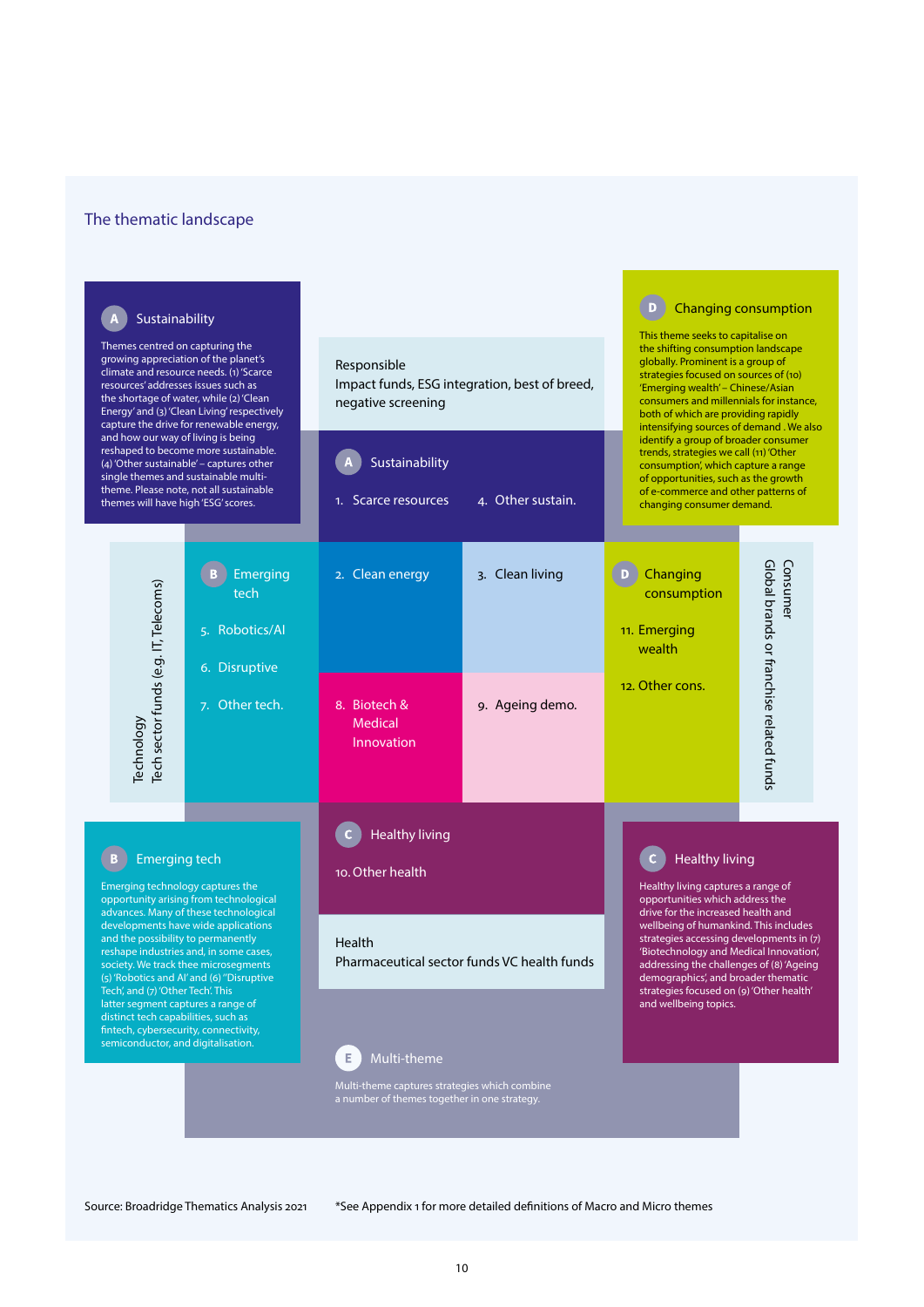# **Thematic spotlight**



## 1. Sustainability

This group includes equity strategies focused on themes like resource scarcity (e.g. water), clean energy (e.g. solar energy) and clean living (e.g. the circular economy).

It is important to note that this group of strategies is only one corner of a much bigger and more diverse 'Responsible Investing' megatrend. That broader trend is influencing the asset management industry in many ways including product design (e.g. how do you integrate ESG into fundamental valuation processes? How do you vote? How do you screen? What is the impact of your portfolio on the wider society?). The answers to these questions are crucial to institutions and selectors, and are being reflected in emerging groups of products (e.g. ESG focused strategies, Impact strategies) but these are not part of our thematic universe.

Our 'Other' sustainable category is a micro theme that is mainly made up of the opportunity arising from what we could call 'multi-sustainable' themes, an investment proposition that spans many sustainable micro-themes, for example scarce resources, clean energy and clean living.



# 2. Emerging Technology

An important element of this is robotics & artificial intelligence (AI). We include in this category only those funds which have an explicit focus on robotics & AI within their fund name.

Disruptive technology captures the opportunity arising from technological advancements that have the potential to displace older technologies, create new markets, and permanently alter the way the world operates.

'Other' technology is a micro theme we use to capture the opportunity arising from a range of other emerging technology focused themes, which are predominately clustered among security/cybersecurity, fintech, semiconductor, connectivity, and digitalisation opportunities.



More detailed definitions of Macro and Micro themes are in the Appendix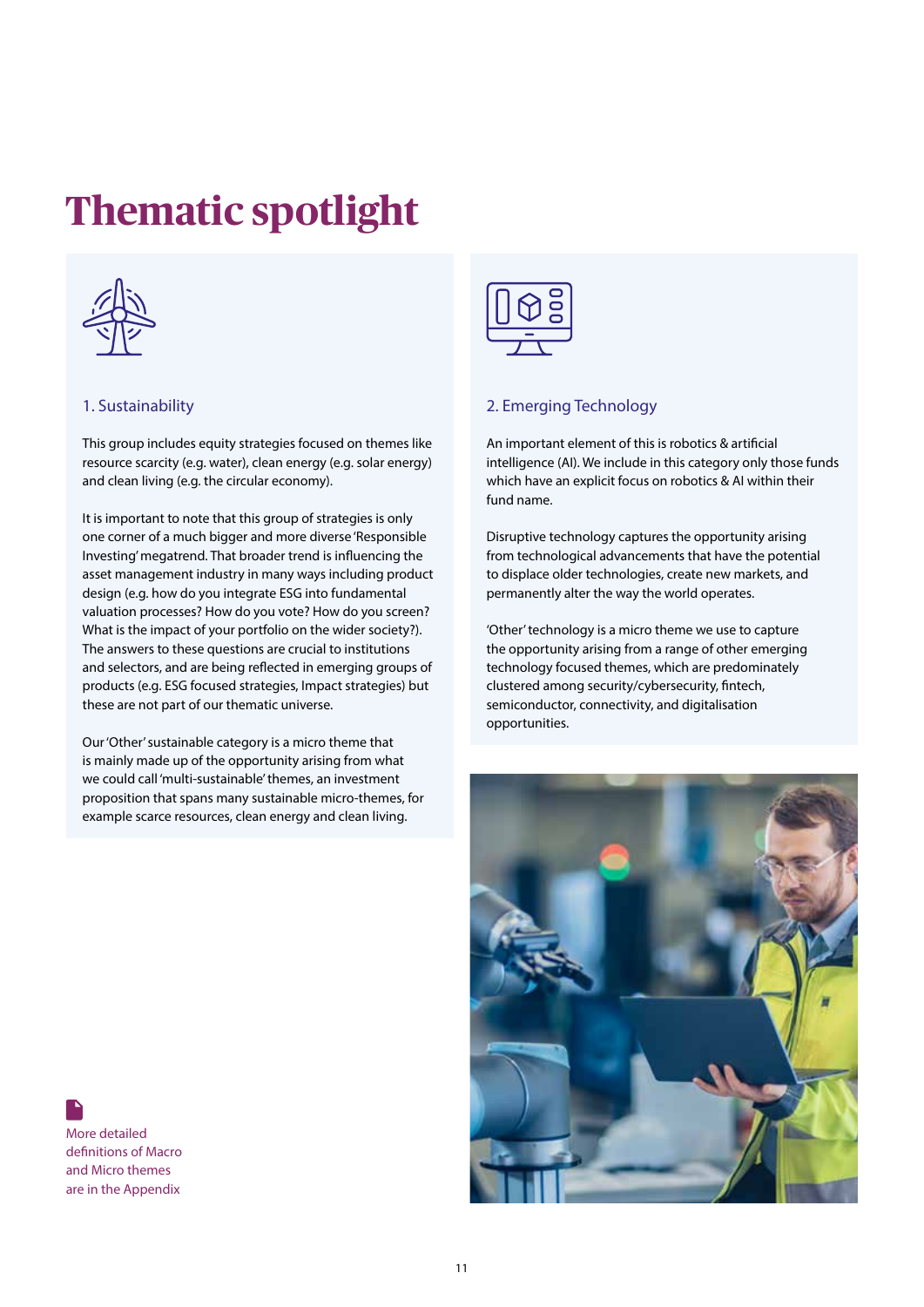

# 3. Healthy Living

This category contains biotech and medical innovation which captures the opportunity arising from the rapid advancements occurring within the biotechnology/genetic therapy industries and innovation within the medical space.

It also covers ageing demographics which captures the opportunity arising from the growing recognition of the need to address the challenges of the world's ageing population, a result of both increasing life expectancy combined with a decreasing fertility rate.

'Other' health is primarily focused on broader health and wellness issues, or on the digital health space.



# 4. Changing Consumption

This segment contains emerging wealth which captures the opportunity arising from sources of emerging wealth, most notably contained within Chinese/Asian consumers, and within the 'millennial' generation across the world who are experiencing an acceleration in purchasing power, in part as a result of intergenerational transfers of wealth.

'Other' consumption captures the opportunity arising from broader consumer trends and innovations, such as within the growth of e-commerce, the development of electronic payment systems, and changing consumption patterns.



# 5. Multi-theme

This captures strategies which combine several themes within one strategy. At a minimum this will be two macro themes, however a fund that is categorised this way will often target opportunities that cut across the full suite of themes within the overall thematic landscape.

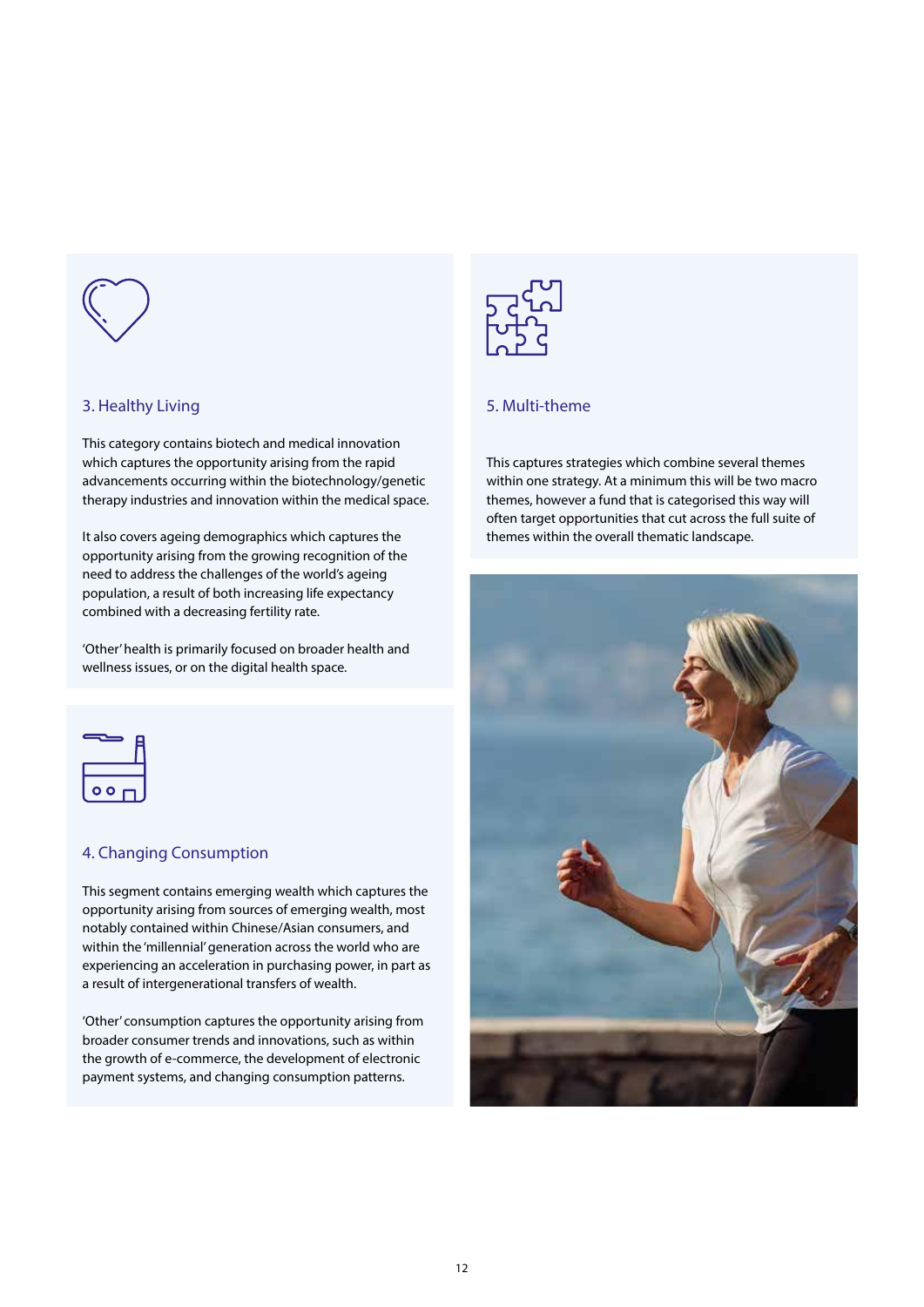# **3. The rise of thematic investing**

Thematic funds around the world contained assets of €572bn at the end of 2020. The largest region is Europe followed by Asia Pacific. The largest theme is emerging tech followed by sustainability. Thematic fund assets have grown at an annual rate of 37% since 2018, and in 2020 they grew by 77%.

Thematic funds around the world contained assets of €572bn at the end of 2020.

The largest region is Europe which now accounts for 43% of AuM in these assets, followed by Asia Pacific (32%). The largest theme is emerging tech which now accounts for 35% of AuM, followed by sustainability (30%). Between them, sustainability and emerging technology represent over 60% of AuM in all regions.

The assets in the 1,471 thematics funds that we track globally have in aggregate grown at an annual rate of 37% since 2018. The most recent year in our data, 2020, saw 77% growth in assets.

European investors have driven long-term growth in AuM, however in 2020 North America domiciled funds showed the highest growth (93%).

The fastest growing theme in the past three years has been emerging technology, and this has also seen the highest growth in 2020.

# Thematic fund growth

Global AuM in thematic funds 2017–2020 (€bn)



## Thematic fund growth by theme and region

AuM in thematic funds 2017–2020 by macro-theme (€bn)



# AuM in thematic funds 2017–2020 by region (€bn)\*



Source: Broadridge Thematics Analysis 2021 \*See Appendix 1 for regional definitions \*\* Compound annual growth rate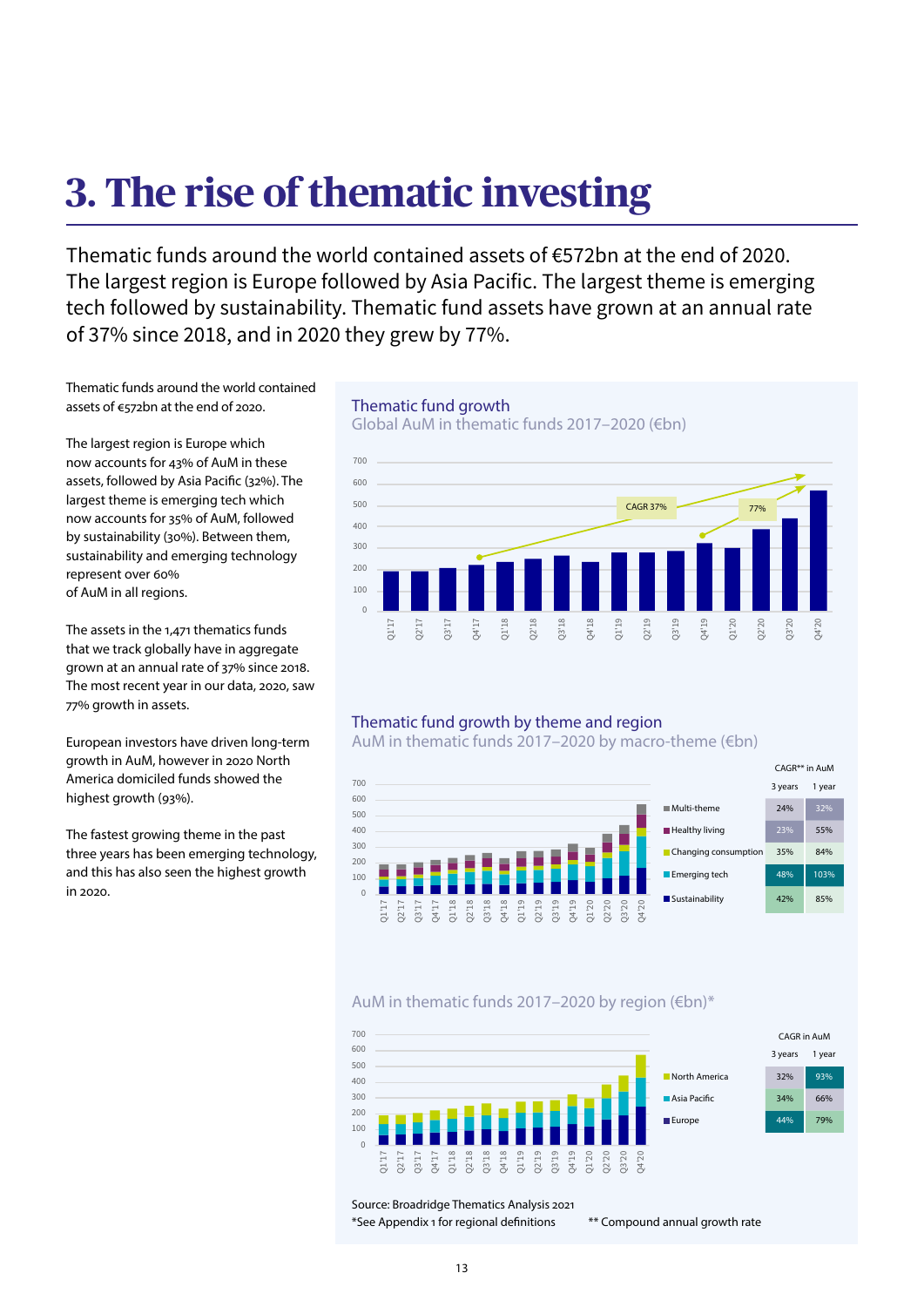There has been significant demand for 'multi-sustainable' funds in Europe. In North America and Asia Pacific emerging technologies such as disruptive tech, AI & robotics, and a range of others such as security/cybersecurity, fintech, semiconductor, connectivity and digitalisation opportunities have dominated.

A full €208bn has flowed into thematic funds since Q1 2017. Over half of this cumulative inflow was recorded in 2020 alone: €131bn was invested in thematic funds globally in that year, which compares to €78bn in the previous three years combined. Below we show the proportion of thematic fund flows since Q1 2017 that has been allocated to each of our 13 micro themes.

The largest micro themes are those that we have labelled as 'Other' within each

segment which reflects the proliferation of themes, but we describe the contents of each again here.

The micro themes vary in popularity by region. In Europe there has been significant demand for 'multi-sustainable' funds (within sustainable 'Other'). In contrast, in Asia Pacific and North America demand is focused mostly on 'Other' emerging technologies (security/cybersecurity, fintech, semiconductor, connectivity, digitalisation, and disruptive technologies.

# Thematic fund flows

Global cumulative net flows in thematic funds 2017–2020 (€bn)



## Thematic micro themes

Share of cumulative global net flows of thematic funds 2017–2020

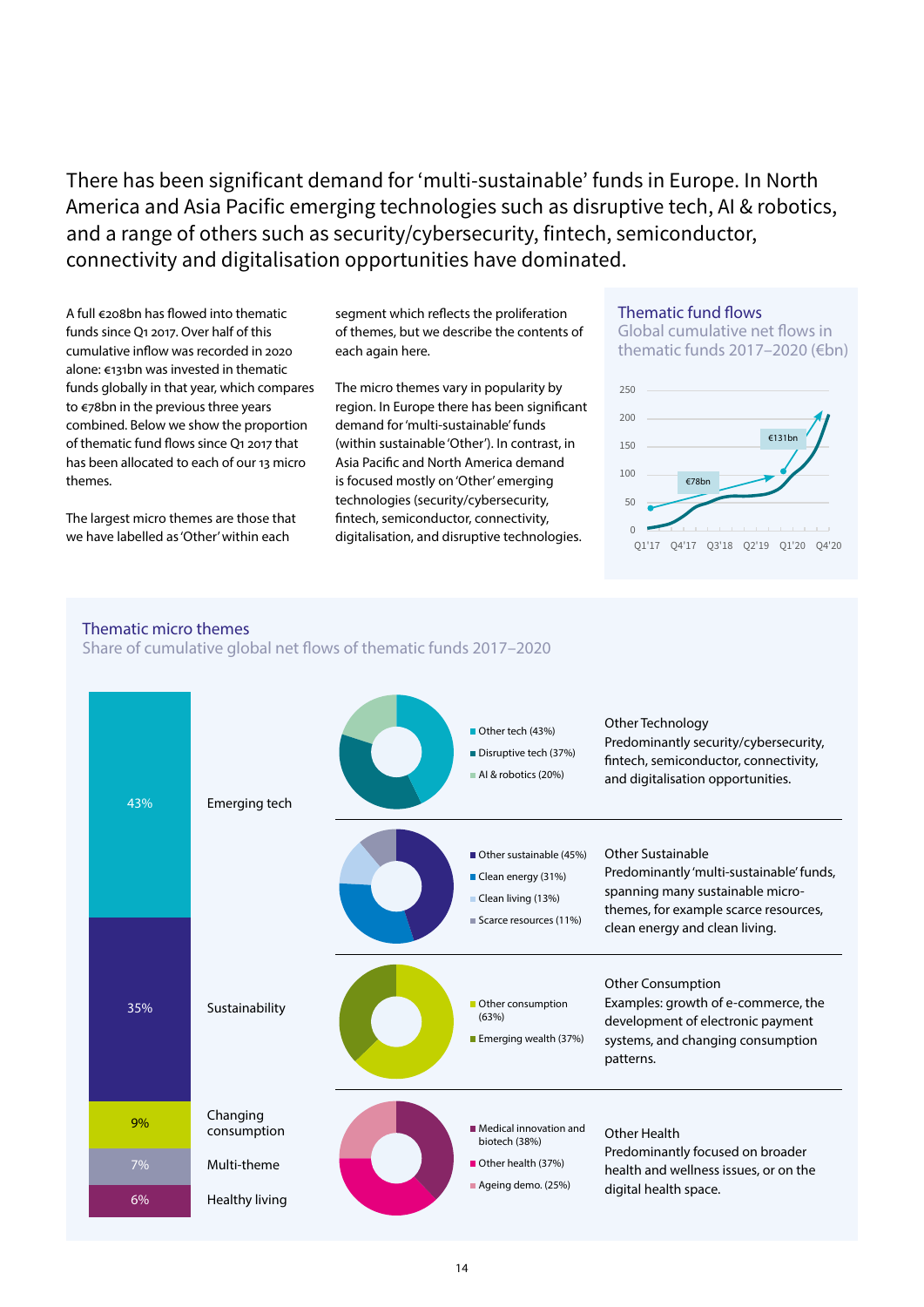When we asked our 90 fund selectors to tell us on an unprompted basis what the most significant trends over the next 10 years would be, and the extent to which they described these trends in a thematic manner, the most frequently mentioned category was technology, as we evidence in the chart below. The popularity of tech globally is reflected in the proportion of fund flows directed to this theme in recent years. Sustainability was the next most mentioned theme, but this was predominantly in Europe. This regional focus on sustainability in the survey is also reflected in the buying patterns that we described earlier.

Why are European investors inclined to think and invest in sustainability funds proportionately more than their Asia Pacific and North American counterparts? One answer could be that European awareness of this topic is more entrenched due to regulatory initiatives set out by the European Union. Since the 2015 Paris Climate Accord, global warming has became an increasing focus of investors. New regulatory measures such as the EU Taxonomy and Disclosures regulations will serve to shine the spotlight further on sustainability issues in this region.

## Top thematic micro themes

Top 5 micro-themes by aggregate flow 2017–2020 (€bn)



Source: Broadridge Thematics Analysis 2021

### Thematic preferences

Structural megatrends that will define the economy and society over the next 10 years



Source: Broadridge survey of 90 fund selectors 2021.

\* A more detailed description of 'Other' theme can be found in Appendix 1.

# Thematic flows by theme and region

Cumulative net flows in thematic funds 2017–2020 (€bn)







Source: Broadridge Thematics Analysis 2021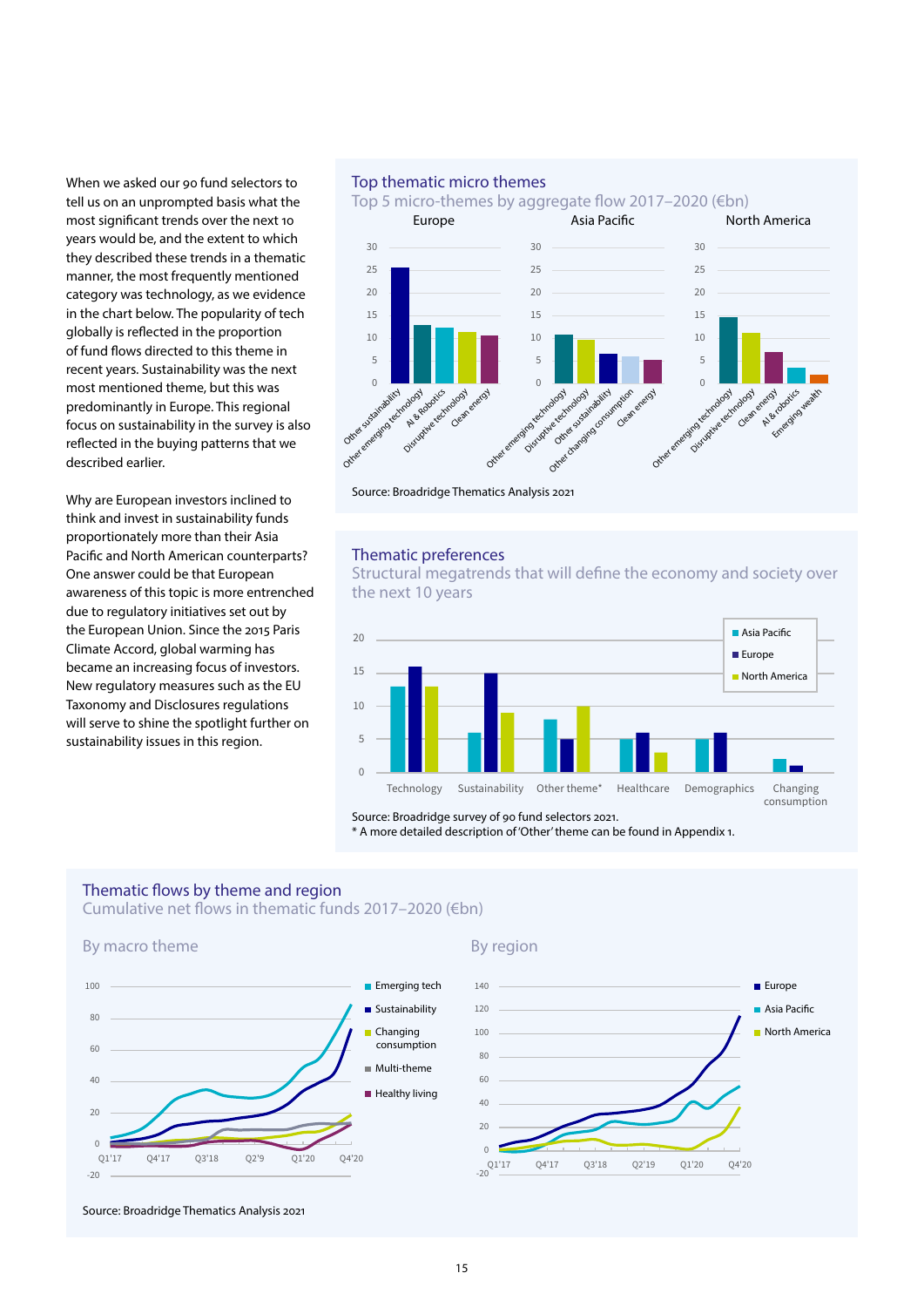'Today, investors are not only seeking for positive financial returns, but they are also looking to generate positive impact on the society and the environment as they recognise that these companies will benefit from strong and resilient demand created by the shift.

Framlington Equities has always fundamentally believed that the best way to invest in the long term is to invest in growth companies exposed to secular trends that will grow faster than the broader market and that have developed best sustainability practices'.



Amanda O'Toole, Clean Economy Portfolio Manager, AXA IM

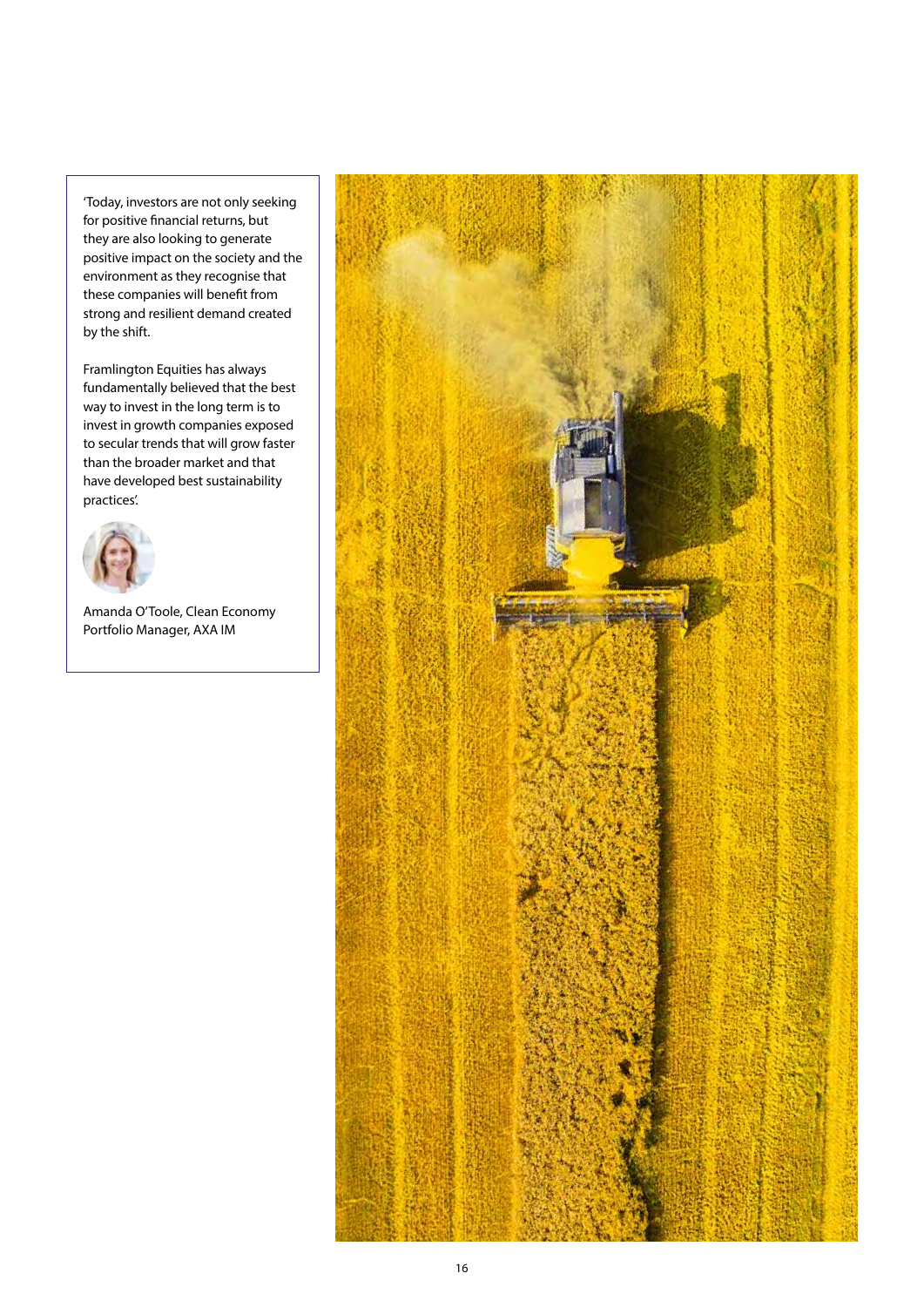What we think we are seeing is a deep-rooted evolution in demand for thematics based on fundamental and considered changes which will remain with us for some time.

When anything grows fast in the investment world, it is reasonable to ask whether this growth is sustainable. Is this a bubble? The recent growth of thematics has certainly prompted some commentators to express alarm. Fund selectors are asking themselves this question too.

We have been closely monitoring the growth in demand for thematic products since we started tracing its origins in 2015. Each year in Europe we interview 1,000 fund selectors and they tell us, among other things, in which areas of the funds landscape they expect their future needs will be greatest. The demand for thematics has been clear across this period, and since 2017 it has consistently been ranked in the top four, shown below. During 2020 it was behind only ESG in the leaderboard.

**Thematic investing may look like a fad if you make the mistake of relying solely on headline numbers. However, when you also carry out a wider investigation of what drives investment behaviour, as we have attempted here and elsewhere in this report, it suggests something else.** 

## Are we seeing a bubble?

'I hope that valuations are not going to reach absurd levels, which might make this area become a bubble. But we all remember 20 years ago – technology was a bubble then, and now those same technologies are the day-to-day reality'.

Spain, fund of funds management

### Fund-related future needs

A selection of top fund-related future needs expressed by European fund selectors 2015-2020 Selection: the top 4 in 2015 and the top 4 in 2020



Source: Broadridge Fund Buyer Focus, Product Innovation Perspectives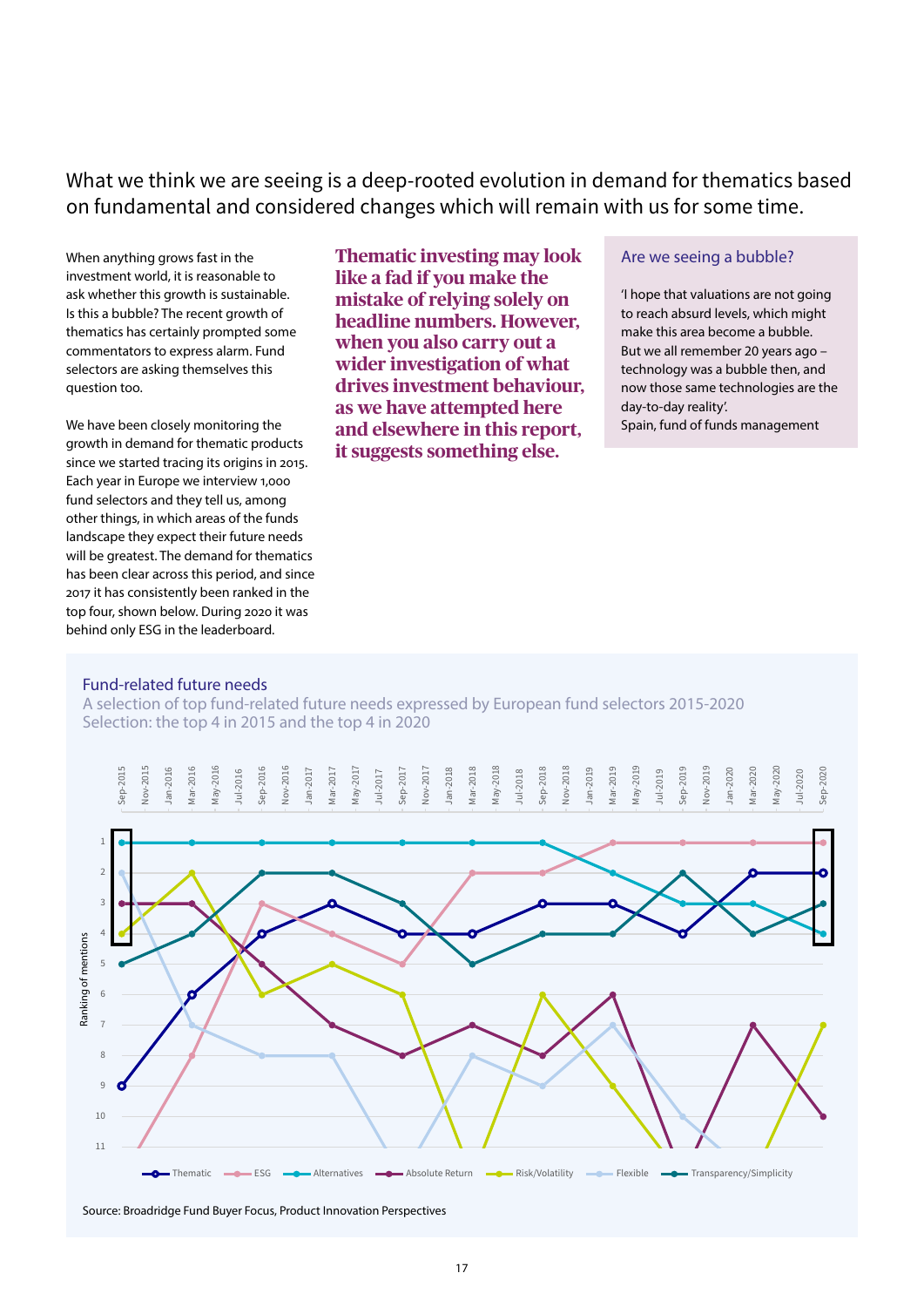# **4. COVID-19 – a powerful tailwind**

The global pandemic has had the effect of significantly accelerating many of the trends within the thematics universe, according to fund selectors. More than that – it has prompted new ones.

Mercer has called the period from the middle of the 20th Century to today the 'great acceleration'. They say that what we are now seeing during COVID-19 is an 'acceleration within that acceleration'. Fund selectors that we spoke to for this project agree with this. Nine in ten said that COVID-19 had accelerated existing trends.

# **Climate change is an increasingly important issue for many of the fund selectors we spoke to, particularly in Europe.**

Respondents suggested the stakes were magnified and the urgency to address shortcomings was amplified due to the pandemic, as investors and asset managers explored a broader range of climate-related priorities including 'Net Zero' commitments, climate benchmarks and Paris Agreementaligned investment opportunities.

# **COVID-19 has also served to drive thematic investing momentum by prompting the emergence of new themes.**

One respondent talked for example about the 'dawn of a remote economy'. Many fund selectors mentioned this same thought. For others, digitalisation will be boosted by its leading role in countering the pandemic.

New regulations could further strengthen interest in climate-related themes and highlight truly dedicated thematic managers. For example, the EU's Sustainable Finance Disclosure Regulation (SFDR) requires asset managers to identify and provide additional disclosure on products that have sustainable investment as their objective. Some less dedicated sustainable funds may choose to rebrand, while others will refine their scope and strengthen their propositions.

# Acceleration of existing themes

'It has been a five-year jump in an 11-month timeframe, or more a 10-year jump. Yes, significant acceleration. My life has changed dramatically. My clients' lives have changed dramatically'. US, financial adviser

'I think COVID-19 accelerated the transition to more ESG, clean energy, and green investment'. UK, fund selector

# Emergence of new themes

'I think last year was probably the dawn of this remote economy where you are going to see a lot more of a tech-based, service-based economy. And the elimination of the big box store and the traditional retail environment, as well as a transition into a more web-based economy and environment'.

US, wealth adviser

'Coronavirus, sustainability and digitalisation will be the key themes and drivers of change. Digitalisation will become an important theme for countering pandemics like the coronavirus'. Switzerland, discretionary portfolio

manager

'While many aspects of the digital economy delivered expansion during the COVID-19 pandemic, we are cognisant that there will be questions about the future likelihood of growth as the world returns to some level of normality. Nevertheless, we firmly believe that the long-term secular trends within the evolving economy remain intact, and there are clear signs that it is playing out even stronger as the turmoil subsides. It is our view that any long-term investor should resist panicking and, instead, recognise the opportunities on offer'.



Jeremy Gleeson, Digital Economy Portfolio Manager, AXA IM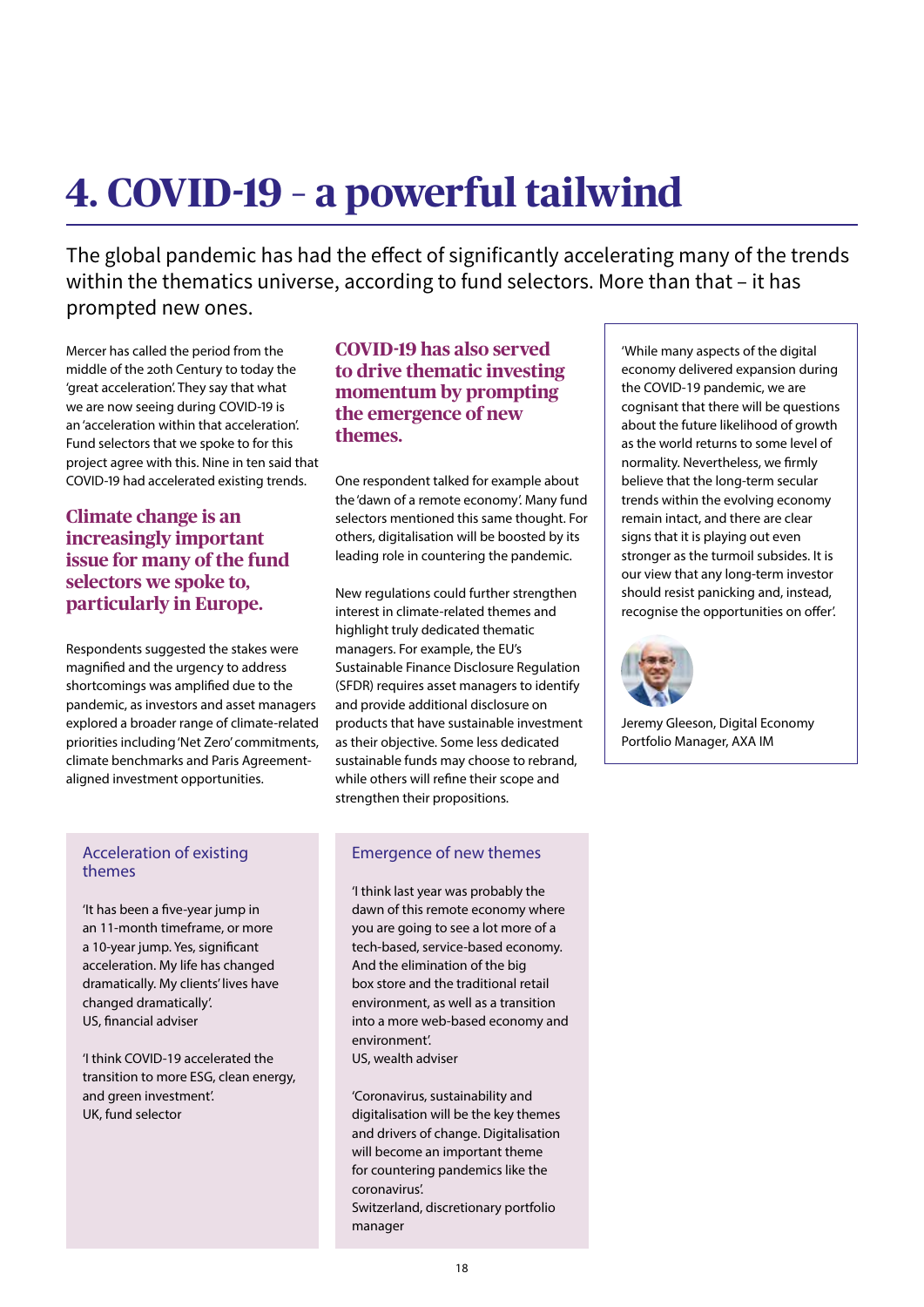# Thematic funds have proven their resilience during COVID-19 – unlike many other types of funds, they are capable of raising assets in a market downturn.

As well as changing investment patterns of behaviour, COVID-19 has changed our way of living, and investors frequently reference this.

Fund selectors point out that COVID-19 has driven changes in the way that their clients want to approach their investments.

COVID-19 has also helped to prove the resilience of thematics as a product. Where other non-thematic fund products have seen huge outflows since the outbreak of COVID-19 and the corresponding falls in stock markets (and indeed since the downturn in 2018 as well), thematic funds have continued to attract new investors. A criticism sometimes levelled against thematic funds is that they are only ever capable of raising assets in a bull market.

**As the chart below illustrates, thematic funds appear to be quite capable of presenting a strong case to investors in even the most distressed of market conditions.** 

## Societal change in general

'People are sitting back and reflecting more, wanting to spend time appreciating nature and each other. We are thinking about the ageing population, mortality and caring for our older people'. UK, investment manager

'I think COVID-19 boosts human being's fears and hopes for the future. People are forced to re-think their lifestyle and consumption behaviours. So, things will change'. Taiwan, financial adviser/ domestic bank

## Change in client investment approach

'More people are paying attention to exactly what they're invested in and watching the transactional aspect of each account. I've noticed that pickup quite significantly here this year'. US, financial adviser

# Proving the resilience of thematic investing LHS - Thematic and non-thematic cumulative equity net flows ( $\notin$ bn)



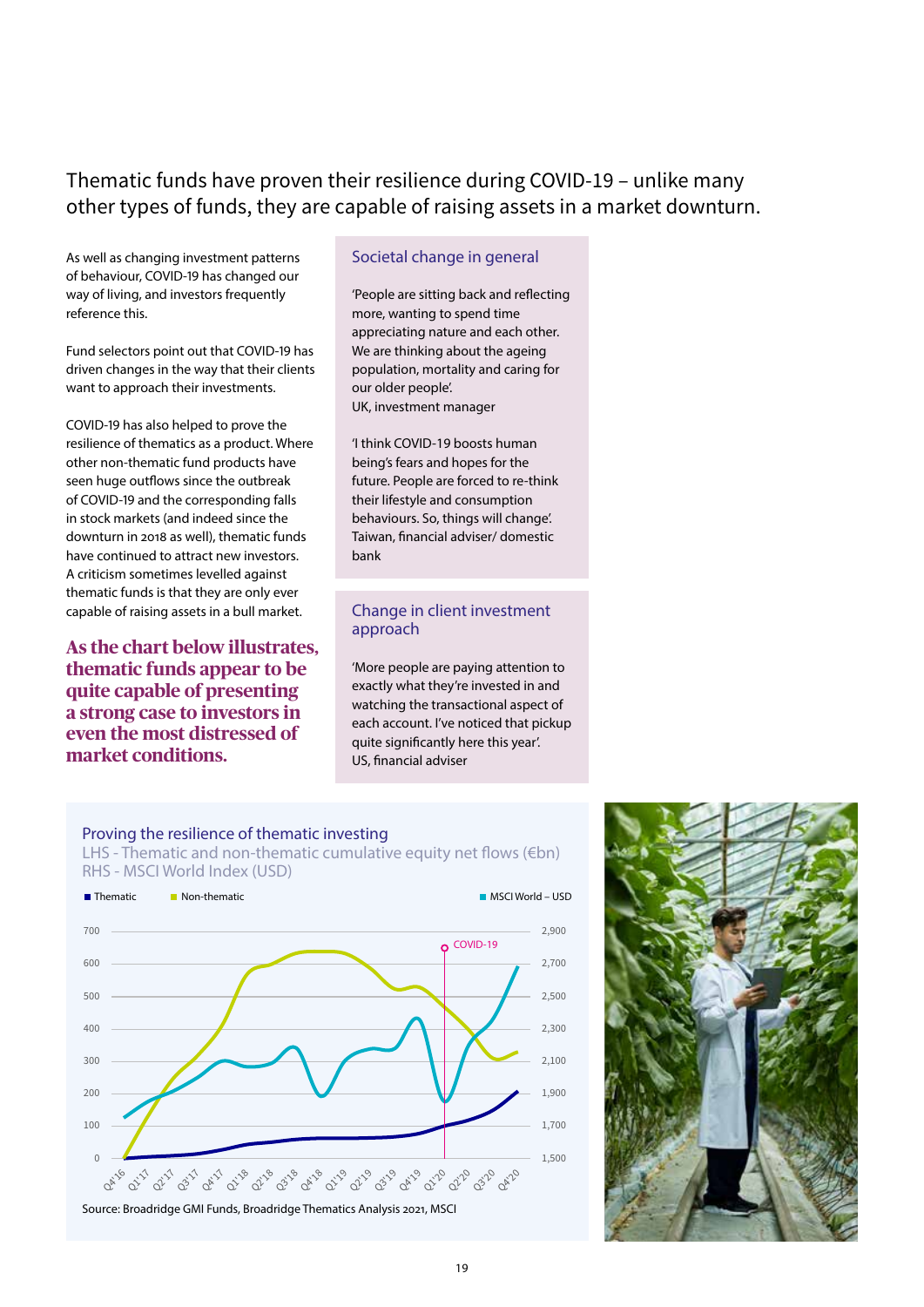# **5. A considered place in the portfolio**

Fund selectors use thematic products in varied, thoughtful ways. Thematics are seldom employed as a core element within portfolios. Selectors tend to see thematics as part of a global, strategic approach. They favour active management for well-articulated reasons.

Role of thematics in fund selector portfolios

Thematic funds are seldom used as a core element within portfolios, according to the fund selectors we spoke to. Thematics tend to occupy a smaller or, as it is sometimes called, a satellite part of the portfolio. Thematic funds often play a role as a diversifier, to balance traditional approaches.

Our sample of respondents is too small to offer us conclusive proof, but our estimate is that thematic funds may make up 10% of a typical fund selector's portfolio today. Among the enthusiasts for thematic approaches, the proportion can be much higher: 15-18% of total portfolios\* among those that used these investments and who were willing to share this data. It is interesting to see how these enthusiasts' behaviour varies by region.

**In the past, thematic funds were often seen as specialist or separate holdings, however increasingly, especially in Europe, they are used as an element within global equity portfolios.**

Most investors see thematics as a longterm or strategic investment. Many take a long-term view but are also watchful in the short term. However, one in four say they use thematics in a tactical way.



### Core or satellite

'Traditional equity from my perspective is still the normal way to invest for now and the thematic is a satellite'.

Germany, Insurance company

'We mainly allocate based on capitalisation and style. But within the value and growth portfolios, we have satellites that are subsections, and this is where thematics belong. It's a total in thematic around 15% of the portfolio'.

US, securities company

## Global or specialised

'Well, perhaps two or three years ago thematic was more specialist or more specific. But nowadays it's part of our global portfolios'. Spain, investment committee member

- The equivalent weighted average of the sample when we include those that don't use thematic funds is lower than the average we show here.
- Several respondents, for example those managing funds of funds, are only invested in equity, so this will tend to increase the proportion.
- While we did our best to ensure a common definition of thematic investment in our interviews, we cannot guarantee that some respondents did not use a wider definition, which would have had the effect of increasing the proportion held in this type of investment.
- Our small interview sample may not be representative of the wider market, so it is possible that the fund selectors we spoke to do not behave in ways that would be replicated in a wider sample.

<sup>\*</sup> These numbers deserve additional comment since they may appear high.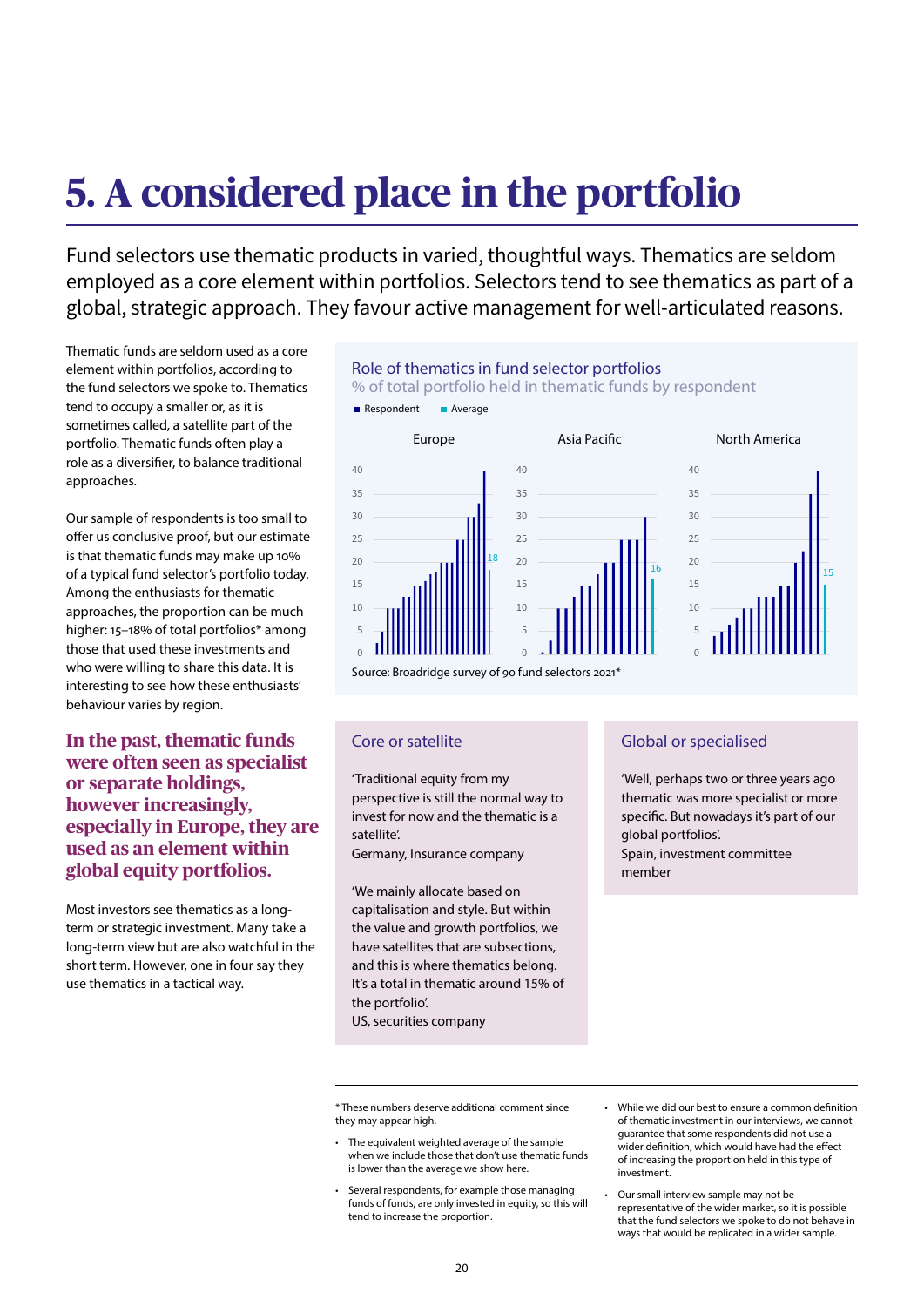## Strategic or tactical

'Those markets require time to grow, at least 3–5 years. And they fluctuate, so if we try to be tactical, we are likely to enter/exit the market at the wrong time'.

Hong Kong, retail banking

'For the moment, we are strategic because I don't think cloud computing and robotics is going anywhere for the next five years. But we do keep an eye on valuations'. UK, wealth manager

# A clear preference for active

'Thematic funds need to focus on more specific and limited amounts of stocks – normally around 30-40 max. This is why we believe in active management in this area'. France, fund selector

'Topics such as cyber security, cloud computing and blockchain combined with an active fund management are specialist themes, where we would rather work with an active management'. Germany, discretionary portfolio manager

## Benefits are perceived for passive

'We've noticed no correlation between active or passive management and the success or failure of a fund. Because of the investment philosophy of my firm, a passive investment philosophy, we gravitate primarily towards thematic index funds that are managed with a passive management approach'. US, Investment committee member

Fund selectors frequently see the value of thematic investing coming from its focused, specialised, flexible and high conviction style. They believe that as many themes are evolving, managers need to be nimble enough to capture inflection points and shifting patterns of growth. They indicated that specialists are required to ensure the company is properly aligned to a specific theme at different points in the cycle. A full 80% of them told us that they preferred to see active management for these reasons.

**While passive managers have attempted to capitalise on soaring retail interest in thematic investing this remains the domain of active managers.** 

Some 73% of thematic assets that we track are held in active as opposed to passive funds. This proportion is gradually falling mainly because US investors, who are driving recent growth, are more prone to use passive thematic approaches.

# Active vs passive thematic funds AuM in thematic funds 2017–2020 by active/passive\*



Source: Broadridge Thematics Analysis 2021

While we – and the fund selectors we spoke to – are aware that active thematic funds carry a cost premium over passive equivalents, we can find no market-wide data to rely on to show the extent of this difference in price. Survey respondents have strongly articulated the case for active management despite this price differential,

but passives will continue to find success in some quarters. For example, one very large disruptive tech fund has proved hugely popular in the US with its active ETFs which pick stocks and make frequent trades to generate returns. Active ETFs are still nascent in Europe, but they may yet gain traction if they can prove their worth.

\*Definitions of active/passive are as follows:

- Passive Fund: A fund that aims to replicate the movements of an index of a specific financial market.
- Passive ETF: An exchange traded fund, or ETF, is a basket of different securities that are pooled together into one fund which is traded on the stock exchange.
- Active Fund: An actively managed investment fund is a fund in which a manager or management team makes decisions about how to invest the fund's money.
- Active ETF: Exchange traded fund that has a manager or team making decisions on the underlying portfolio allocation or otherwise not following a passive investment strategy.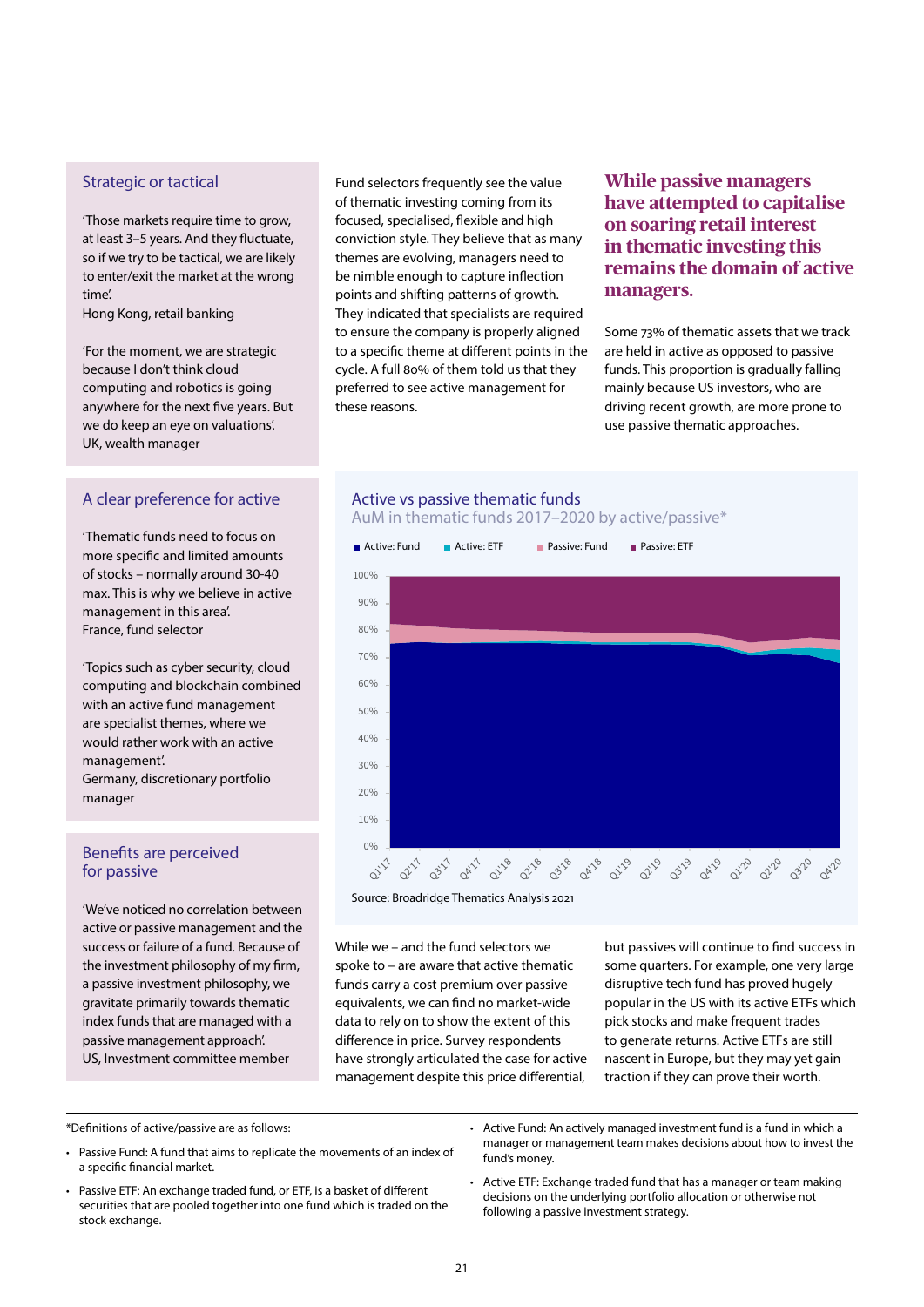Asset managers are using a variety of benchmarks. For example, a selection of six robotics and AI strategies\* use three benchmarks between them. Fund selectors also use a variety of benchmarks to assess the performance of their thematic funds, often adopting a combination approach. In some cases, they accept that no benchmarks are available, and this is sometimes seen as a weakness of thematic funds.

Thematic strategies are often positioned within portfolios as higher risk and higher reward opportunities. There is a clear awareness of the hazards here, arising for example from higher pricing in some potentially high growth sectors.

Retail/wholesale investment advisers also consider these factors in their approach to thematic fund selection. They often describe how clients with a strategic perspective and an ability to take a longer-term and higher risk approach were the most suitable candidates for holding thematic investments within their portfolios. Often this means younger investors.

Some commentators have mentioned that stocks in thematic funds may be over-priced. Clearly, there are areas of the technology market which appear inflated following a strong run for tech stocks last year, however respondents were aware of this risk. Some told us they were familiar

with the same argument being applied to valuations of growth fund stocks or certain sector stocks. Intuitive themes such as digitalisation and emerging tech are long-term investment trends, and many companies will be at the early stage of development where it is more likely to find mispriced opportunities. Fund selectors told us they relied on the benefits of active management to find a way through this challenge.

# **They continue seeing a role for active in this space in a way that many of them have ceased to see in other forms of investment.**

# Benchmarks

'There is no objective benchmark for thematics. Fund managers launch the product based on their judgement on future trends, so they have to take the responsibility to actively manage it'. Taiwan, wealth management consultant

'I think that at this early stage in the development of those two trends, there needs to be better transparency from providers, and morecomprehensible benchmarks'. Switzerland, discretionary portfolio manager

# Risk profile

'Our thematics exposure is through small, mid-cap investments most of the time. So, given that it's actually quite risky, we don't want to have too much in a portfolio because of its volatility, and so I keep it to a set proportion of the portfolio size'. Singapore, private bank

# Client needs

'A thematic strategy for me matches the profile of an investor that is more dynamic, wants to have the chance to have better profits, better yield. And they can also expect to lose it if the market conditions go down'. Spain, private bank

## Concerns around high valuations

'You have to be a bit careful, but they are discounting growth for years and years. So, the valuation is much higher than a traditional, geographical equity fund'. Spain, fund selector

'It takes the discernment of a good management team to understand which companies are the better candidates to include in that fund, and which ones are the ones that should be excluded because they haven't reached an acceptable level of performance. We are huge advocates of active management'. US, Investment committee member

- \* Six selected Robotics strategies which between them in 2020 use three benchmarks: MSCI ACWI, iSTOXX® FactSet Automation & Robotics Index, and MSCI World ESG Leaders
- 1. PICTET Robotics strategy
- 2. BLACKROCK iShares Automation & Robotics strategy
- 3. CREDIT SUISSE Global Robotics Equity strategy
- 4. NATIXIS AI and Robotics strategy
- 5. POLAR CAPITAL Automation & Artificial Intelligence strategy
- 6. AXA Framlington Robotech strategy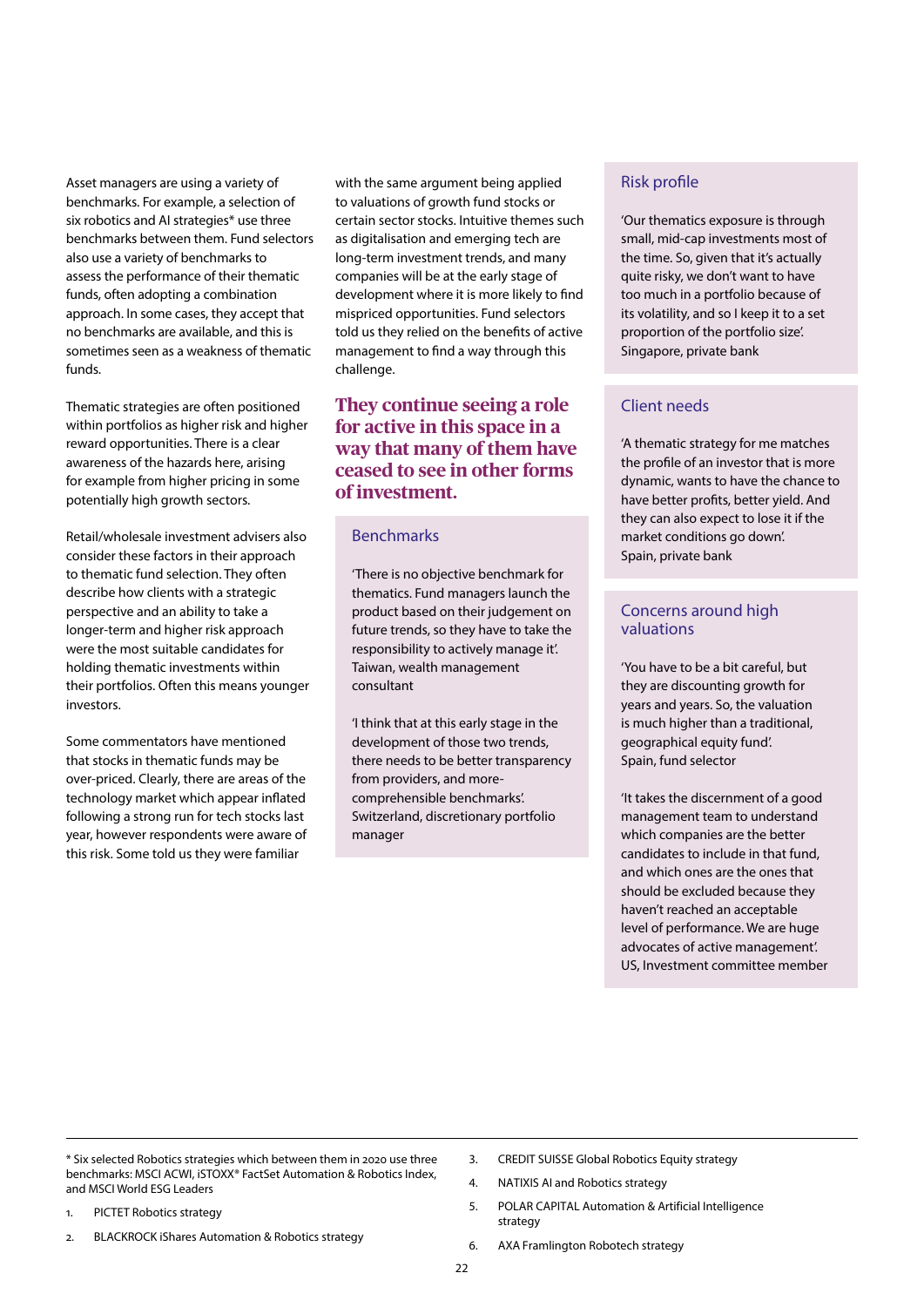# Thematic funds often replace traditional geographically or sector-based approaches.

Although a small minority remain confused, most fund selectors have a very clear idea of the difference between traditional sector or geographicallyfocused approaches and thematic ones. We have summarised our impressions of how they articulate these differences in the table below. In each row, we describe how fund selectors tend to perceive the position of thematic and sector approaches within a range.

## Sectors vs Themes

'Traditional sectors are losing their purpose. We do still have a sector approach for traditional equity. But more and more we're trying to push it out of the day to day. And we're looking at more thematical approach. We think it makes more sense'. Spain, fund of funds management

'The fast-changing environment around the world has seen thematic strategies playing an increasingly important role in investors' portfolios. We believe these areas are likely to grow faster than the broader equity market, and thematic strategies generally have limited crossover to recognisable equity market indices. Thematic strategies could be used as a core equity allocation, or even to sit alongside active regional or sectorfocused funds as an additional layer of diversification and growth'.



Tom Riley, Head of Global Thematic Strategies, AXA IM

### Sector and thematic approaches compared

Differences between approaches as perceived by fund selectors

| $\bullet$ How do sector and thematic approaches differ?<br>Fund Investment philosophy |                      |        |        |                 |                 |                                   |  |
|---------------------------------------------------------------------------------------|----------------------|--------|--------|-----------------|-----------------|-----------------------------------|--|
| Geographical approach                                                                 | Limited by geography | Sector |        | <b>Thematic</b> |                 | Global                            |  |
| Industry character                                                                    | Mature               | Sector |        |                 | <b>Thematic</b> | <b>New</b>                        |  |
| Investment approach                                                                   | Quantative           | Sector |        | Thematic        |                 | Qualitative                       |  |
| Investment constraints                                                                | Rigid                |        | Sector | Thematic        |                 | Agile                             |  |
| Investment selection scope                                                            | <b>Technical</b>     |        | Sector | <b>Thematic</b> |                 | General                           |  |
| Research focus                                                                        | <b>Traditional</b>   | Sector |        |                 | Thematic        | Future                            |  |
| Portfolio concentration                                                               | Wide                 | Sector |        | <b>Thematic</b> |                 | Specific                          |  |
| Scope for selecting investments                                                       | Limited              |        | Sector | Thematic        |                 | <b>Broad</b>                      |  |
| Fund manager skills                                                                   |                      |        |        |                 |                 |                                   |  |
| Expertise required to select<br>investments and manage a fund                         | General              |        | Sector | <b>Thematic</b> |                 | Specialised                       |  |
| Investor performance expectation and measurement                                      |                      |        |        |                 |                 |                                   |  |
| Benchmark                                                                             | Clear benchmark      | Sector |        |                 | Thematic        | Unclear benchmark                 |  |
| Ease of predicting returns                                                            | More predictable     |        | Sector | Thematic        |                 | <b>Hard</b>                       |  |
| Return character                                                                      | Stable               |        | Sector |                 | <b>Thematic</b> | High-risk                         |  |
| <b>Return focus</b>                                                                   | Shorter term         |        | Sector |                 | Thematic        | Longer-term                       |  |
| Investor fund selection process                                                       |                      |        |        |                 |                 |                                   |  |
| Difficulty in assessing fund quality                                                  | Easy to judge        | Sector |        | <b>Thematic</b> |                 | <b>Requires more</b><br>expertise |  |
| Position of fund in portfolio                                                         | Core                 |        | Sector | Thematic        |                 | <b>Element</b>                    |  |
| End client engagement                                                                 |                      |        |        |                 |                 |                                   |  |
| Appropriate investor characteristics                                                  | <b>Traditional</b>   | Sector |        | Thematic        |                 | <b>Dynamic</b>                    |  |
| Ease of explaining to clients                                                         | Harder               |        | Sector | <b>Thematic</b> |                 | Easier                            |  |

Source: Broadridge survey of 90 fund selectors 2021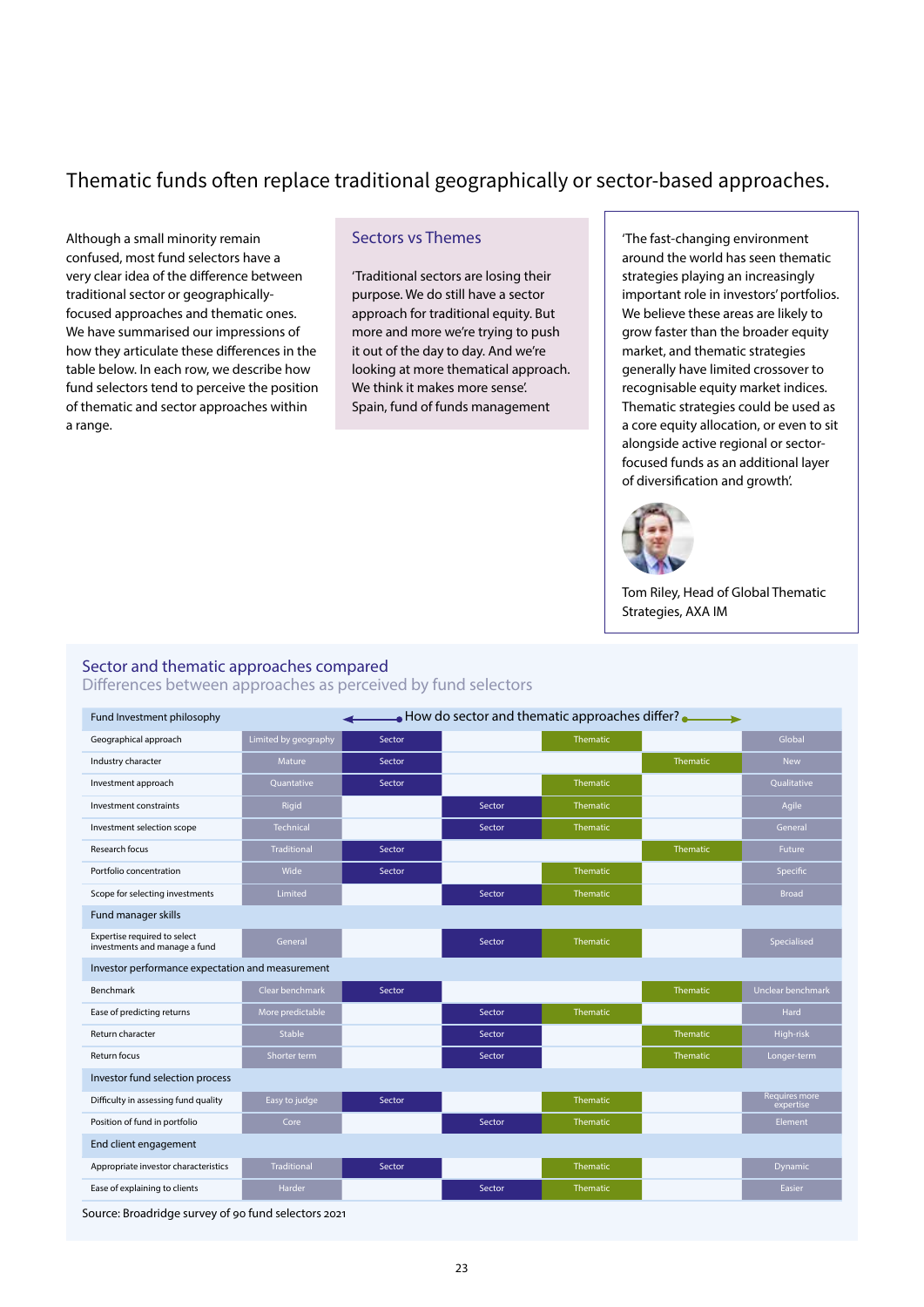# The presence of institutional investors in this market offers additional evidence that the trend towards a thematic approach is part of a fundamental and carefully thoughtthrough change being made by all types of investor.

We don't know the exact proportion of assets tracked that are held by institutional as opposed to retail/wholesale investors, but we can measure this split with precision in one important part of the funds landscape: cross-border or international. This makes up an important element of the European market (but only a small part of the market in Asia Pacific and North America). In Europe, Institutions account for 10% of the assets and these are more weighted towards sustainability funds, as the chart below illustrates. This has grown slightly since 2017 as we also show in the chart.

We do have data for other types of funds in Europe but for thematic products it is less reliable, so we must estimate. We

do however believe that the proportion held by institutions in cross-border funds is likely to be higher and not lower in the wider European universe. We are less sure of our ground in Asia Pacific and North America – in these regions we cannot currently offer estimates.

In addition to investments through fund vehicles, institutional investors already delegate large thematic mandates to asset managers. We are aware of several recent searches and €1bn plus thematic mandates awarded by European institutions, particularly Dutch defined benefit (DB) schemes. Most of these are focused on sustainability, and many are passive in approach. We have highlighted a selection of developments in the UK market below.

## Institutional investment in thematics

Proportion of thematic fund AuM held by institutional investors European cross-border funds Q1 2017 & Q4 2020



Source: Broadridge Thematics Analysis 2021

Thematic developments within the UK defined benefit Institutional market.

- A large local authority DB scheme is accessing specialist active sustainable thematic strategies. According to the CIO 'sustainability is an integral part of our investments'.
- Another local authority DB scheme in 2020 awarded a £1.3bn multi-manager sustainable mandate which implies a thematic approach, stating that its aim is 'to identify companies and investment themes able to succeed long-term through contributing to society.
- A leading investment consultancy which influences thinking in the institutional markets, has designed its own multi-manager sustainable equity strategy for institutional investors, using a core + thematic satellite approach built around highly rated managers. A full 35% of the assets will be in sustainability thematic strategies.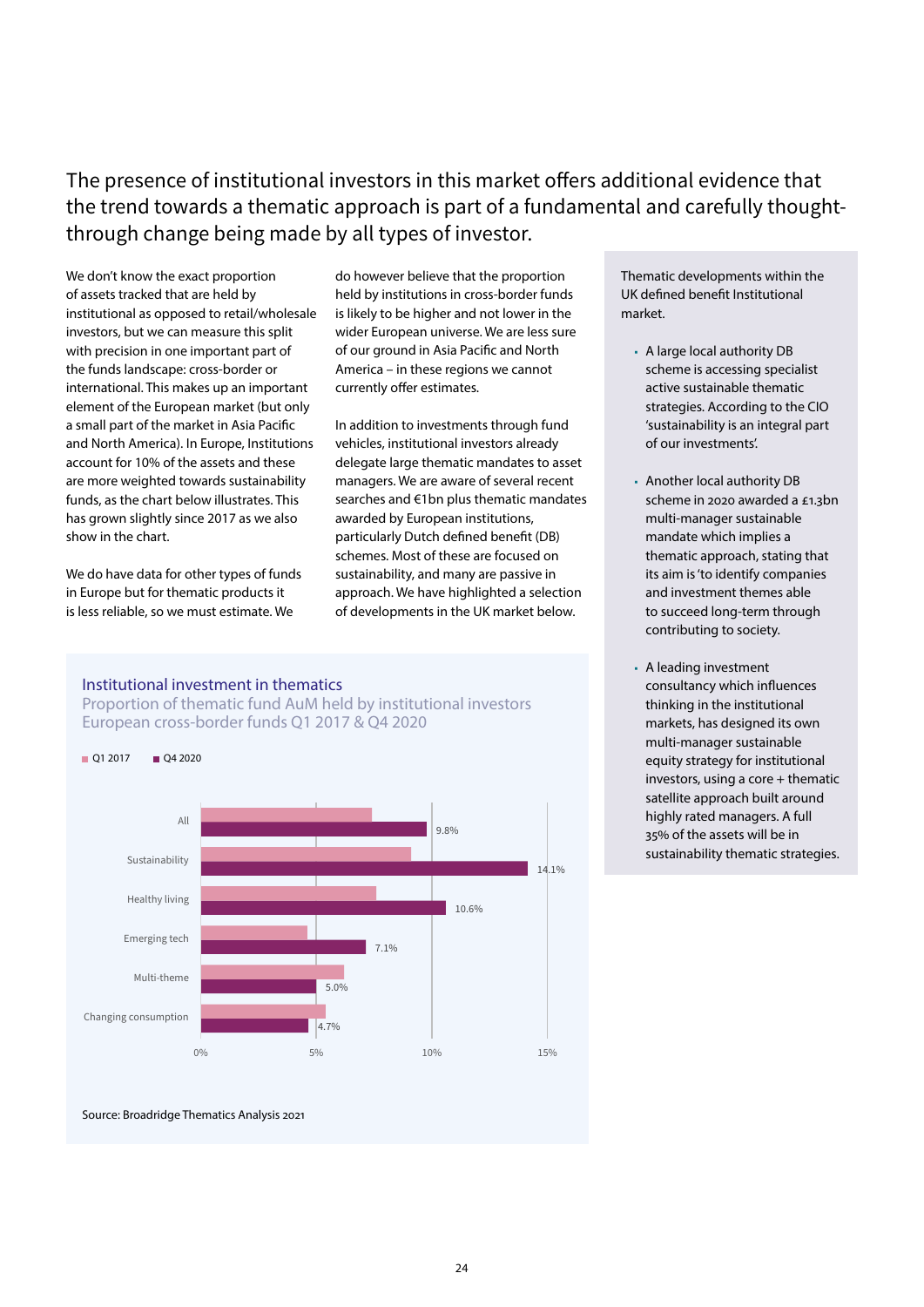# **6. A rigorous due diligence approach**

Fund selectors apply added controls within their selection processes when assessing thematics, further evidence of their considered approach. They have a clear idea of the qualities they value and the potential pitfalls.

# **Selectors clearly recognise that they face a governance cost when investing thematically, acknowledging opportunities in this area are more complex and time consuming to assess and judge.**

Several fund selectors told us that their role is to select themes as well as funds. First, they identify themes that they believe in. This is a task that selectors do not underestimate and which they recognise requires considerable effort. Then they search for funds which will best enable them and their clients to profit from their chosen theme. It is quite possible that some fund selectors will start to think and even style themselves as 'Theme Selectors' as well as 'Fund Selectors' in future.

Fund selectors told us that they are careful to judge the detailed components of funds. They want reassurance that the fund properly reflects the thematic goal and achieves it with a concentrated and focused portfolio – they expect a thematic fund to contain fewer investments than a traditional equity fund. They fully anticipate that funds following apparently similar themes will be invested in different ways – for example, the chart below shows the different regional exposures of six anonymised robotic strategies. Moreover, they expect the fund to be adaptable and flexibly managed so that it reflects changes in the market. Selectors sometimes refer to this as purity and are critical of the many funds they see which do not meet this standard.

# Client needs

'It probably takes an extra level of looking, because for a US large cap fund, it doesn't take much analysis to know what they're talking about. But with a healthcare fund, there's so many different types of healthcare that I would want to know a little bit more.'

US, investment committee member

'I think when it comes to thematics, we probably hold them (the managers) up to a higher standard. The selection process for us going into a thematic fund is more intense than it would be for just a normal equity fund.'

UK, wealth management

# Theme selectors

'Our chief investment office articulates the major themes on a regular basis. From there, our fund selection team evaluate funds that focus on these themes on a quantitative and qualitative basis and will then select the fund for us to focus on'.

Singapore, retail bank

'The first step is that at the investment committee we really understand the big themes going forward. And then the next step is to implement those themes by selecting funds.'

US, wealth management

# 'Portfolio variance among thematic strategies' Selected robotics and AI strategies regional breakdown 2020



Source: Broadridge European Product Prism 2020. Strategies compared sit under what Broadridge consider the Robotics and AI theme under the Emerging Tech category of the Broadridge Thematic framework.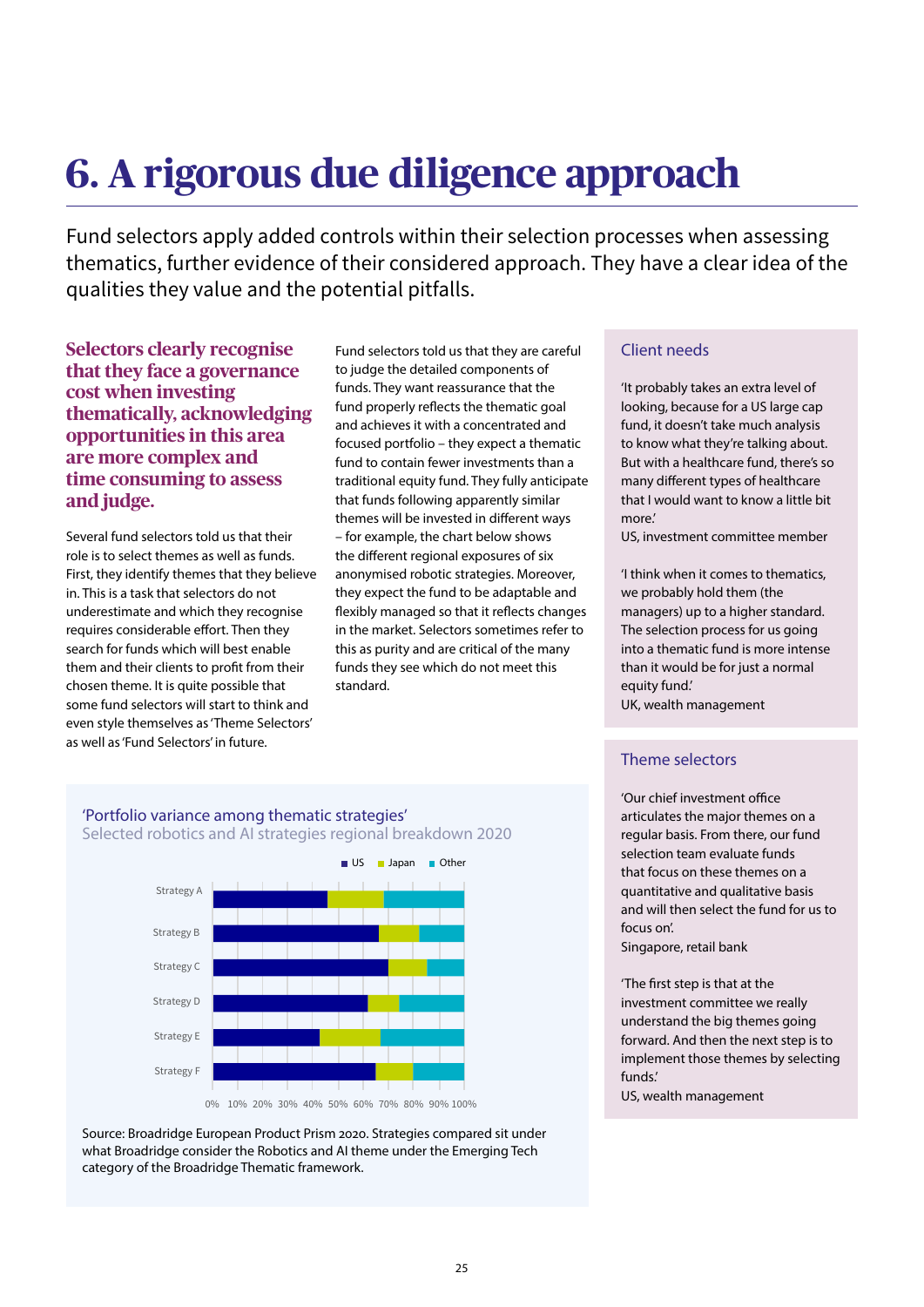# Purity and concentration

'For thematic funds I want to see a tight focus on the chosen theme, and I expect a high level of conviction on the fund manager's part in the overall strategy'.

UK, discretionary portfolio manager

'A key role for us as bankers and advisors, is to carefully cherry pick the best thematic funds. It's our job to exclude the funds that are presenting a thematic strategy, but which are then not making the right investments to match the theme'. Switzerland, private bank

# Expertise of manager

'The firm we have recently selected has a scientific committee that they've created with professionals and academics to define the investment universe of that particular strategy. And then the fund managers decide which fit the bill from a liquidity or strategic standpoint. So, it's much more of a scientific approach'. Italy, financial adviser

'Another firm we use works very closely with entrepreneurs

themselves. They will literally talk to Tesla and Alibaba, or whoever, so they have an excellent insight into how these companies think and where the next big thing is. I can't do that. I can't pick up a phone to a Tesla executive and say, "Hey, what's going on?" So, that's big'.

UK, wealth management

'There's plenty of one-man bands claiming that they've got the future of healthcare or whatever and we've been quite negative towards those'. UK, Investment committee member

Fund selectors place a high reliance on the expertise of the thematic fund managers, and the resources and specialist knowledge they have.

But it's not just the scale of the resources, they are looking for the smartness of the process, and the unique way that the managers access and research markets.

Investors show awareness that they need to be careful to avoid managers with inadequate experience and coverage. This is reflected in the degree of concentration of assets in a small number of well-established names.

> ■ We have identified 370 different managers offering funds in this space.

- The top 5 manage 29% of the AuM and the top 20 manage 56%.
- 139 managers (38% of the total number) each have assets of less than €100m in this space.

'Focusing on sectors can just capture one opportunity, not all of them. A lot of the growth opportunities cross many sectors, plus are global in nature. When you have a systematic framework and a robust research process, thematic investing on a global basis gives you a powerful proposition. It is based on a clear long-term vision, and it's adapting to where the world is heading'.



Mark Hargraves, Global Head of Framlington Equities, AXA IM

## Large number, but not unusual.

Significant concentration, but again that's not unusual.

Worrying tail of managers that may not be viable.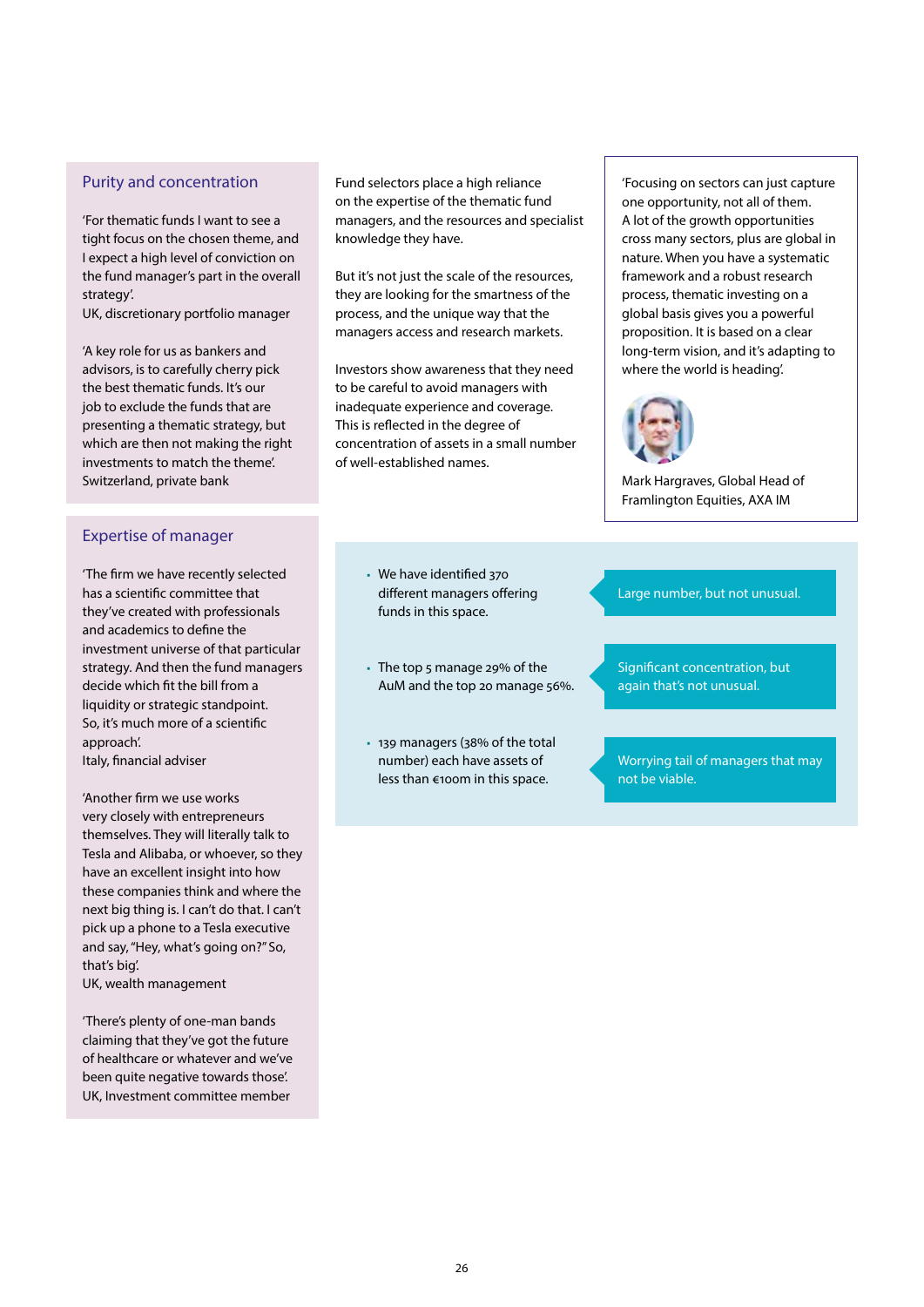An objection to thematic funds is that they underperform traditional equity products. Morningstar\* has provided performance analysis that shows most themed funds fail to meet their benchmarks over a particular period. BlackRock\*\* has countered this with analysis of two historical themes – smart phone technology and water. After back testing both themes the team concluded that thematic exposure offers the potential to outperform the broader market, 'but that risk and style characteristics evolve over time and need to be managed dynamically'.

Fund selectors recognise that performance is a key criterion and, as you would expect, they mention this a lot. They explain that performance measurement is difficult in what is a nascent market. As funds are often not long established and lack clear benchmarks, they must be judged in other ways.

- We have identified 1,471 funds globally which are thematic. They represent AuM of €572bn.
- The top 20% of these funds by number represent 80% of these assets.
- The average size across all these is €388m, but 749 (51%) have AuM of below €100m.

**Fund selectors tell us they tend to assess the underlying portfolio companies in greater detail than they would in traditional funds as part of a careful due diligence process.** 

And in some cases, they focus their attention solely on those firms that have proven track records – an approach that tends to drive concentration of assets into the hands of a few well-established firms. This pattern is quite common throughout the fund industry.

Fund selectors typically avoid smaller funds, which for economic reasons may not be able to survive the long-term investment horizon that investors usually aim for.

Large number, but not unusual.

Significant concentration, but again that's not unusual.

Worrying tail of managers that may not be viaible. Again not unusual.

# Performance

'It's not simple to assess funds. Past performance is not so important to judge the operating of these companies in the future. We look at the composition of portfolios, the companies that are inside, so we form a personal idea about it. In terms of performance there are different conditions for thematic trends'. Italy, financial adviser

'We tend not to choose asset manager/third parties which have not had a strong track record when it comes to these types of investments'. Singapore, financial adviser

# Scale

'We aren't interested in small thematic funds. They need to have enough size for us to invest in them. Sometimes we need to invest €80–100m, and we need a portfolio that is big enough to manage our amounts'.

Spain, fund of funds management

\* Morningstar "Good story, bad investment" Alex Bryan Morningstar, September 2020.

\*\*BlackRock - Positioning Thematic Funds in Portfolios, May 2020.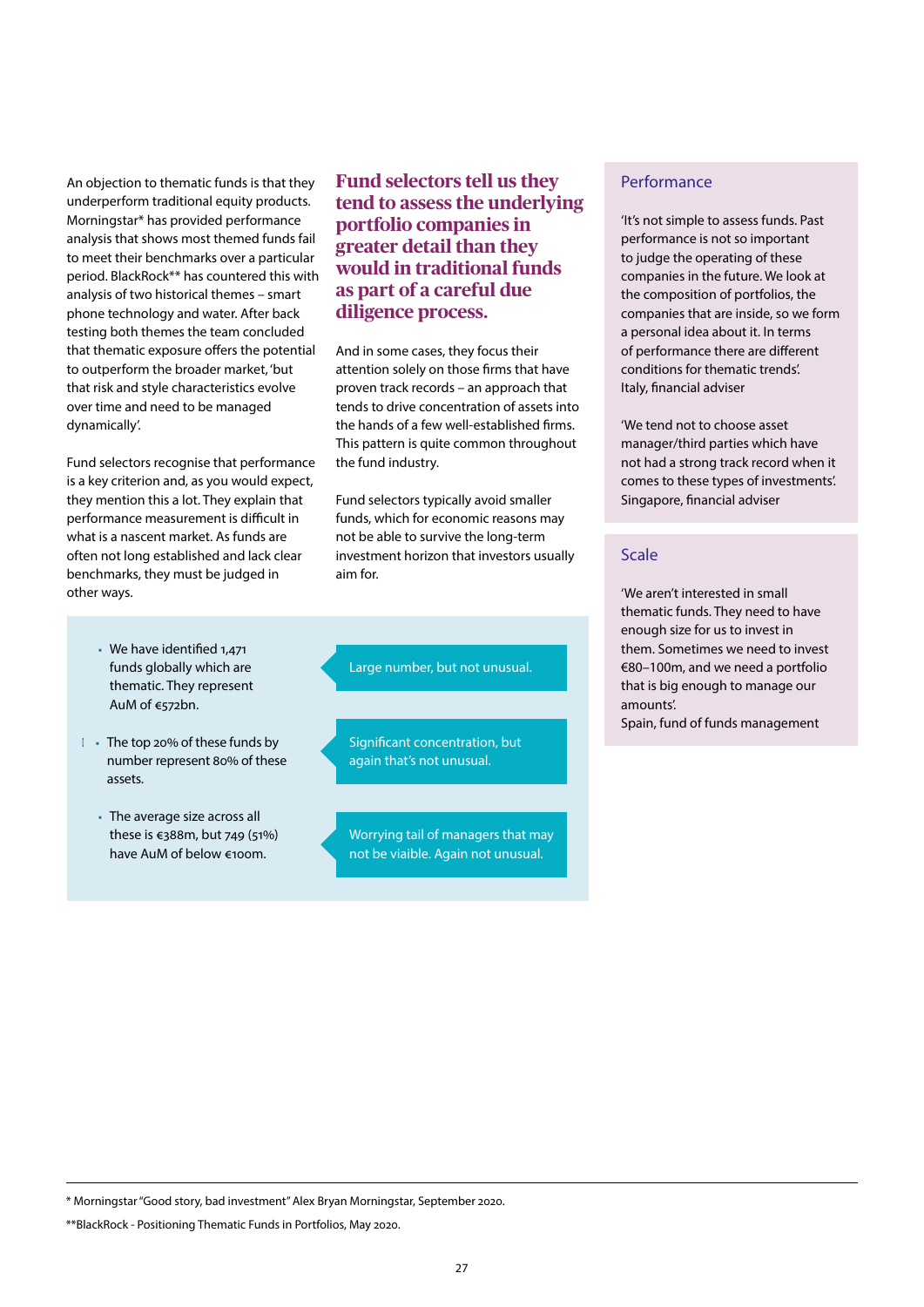Selectors find that choice is made more difficult by the lack of differentiation in the thematic funds they see. There are too many products that are too similar, we were sometimes told. Some say they want funds that are more specific and stand out from the crowd. One fund selector warned asset managers that they 'lack genuine product innovation', which is ironic given the highly innovative commercial setting in which these funds operate.

Fund selectors also find their selection process made more difficult by the lack of what they often call transparency. This is a word which fund selectors in Europe use in a variety of contexts, and it is a quality they deeply desire. For example, some find the way funds are named to be non-transparent and perplexing. What may appear small details around fund nomenclature can cause real annoyance: sometimes funds are named in ways that make it difficult to understand what they are trying to achieve. What matters is that the theme is clear in the title and consistently reflected in the underlying holdings.

### More variety, more specific

'As regards thematic funds, I think the vast majority are not sufficiently differentiated from one another. Essentially, they are all exposed to the same big trends'. Belgium/Luxembourg, discretionary portfolio manager

'We are looking for thematic funds that stand out from the crowd – that are not just technology related – and are very specific'. France, advisory portfolio manager

'You see the same themes being repeated over-and-over again. I don't think that there is much genuine product innovation going on'. Spain, discretionary portfolio manager

### Transparency e.g. naming

'It would be very helpful if providers could ensure that their themed funds are clearly titled, so that the names of the funds clearly reflect the nature of the theme in each case'. UK, discretionary portfolio manager

'I think that at this early stage in the development of those two trends, there needs to be better transparency from providers, and morecomprehensible benchmarks'. Switzerland, discretionary portfolio manager

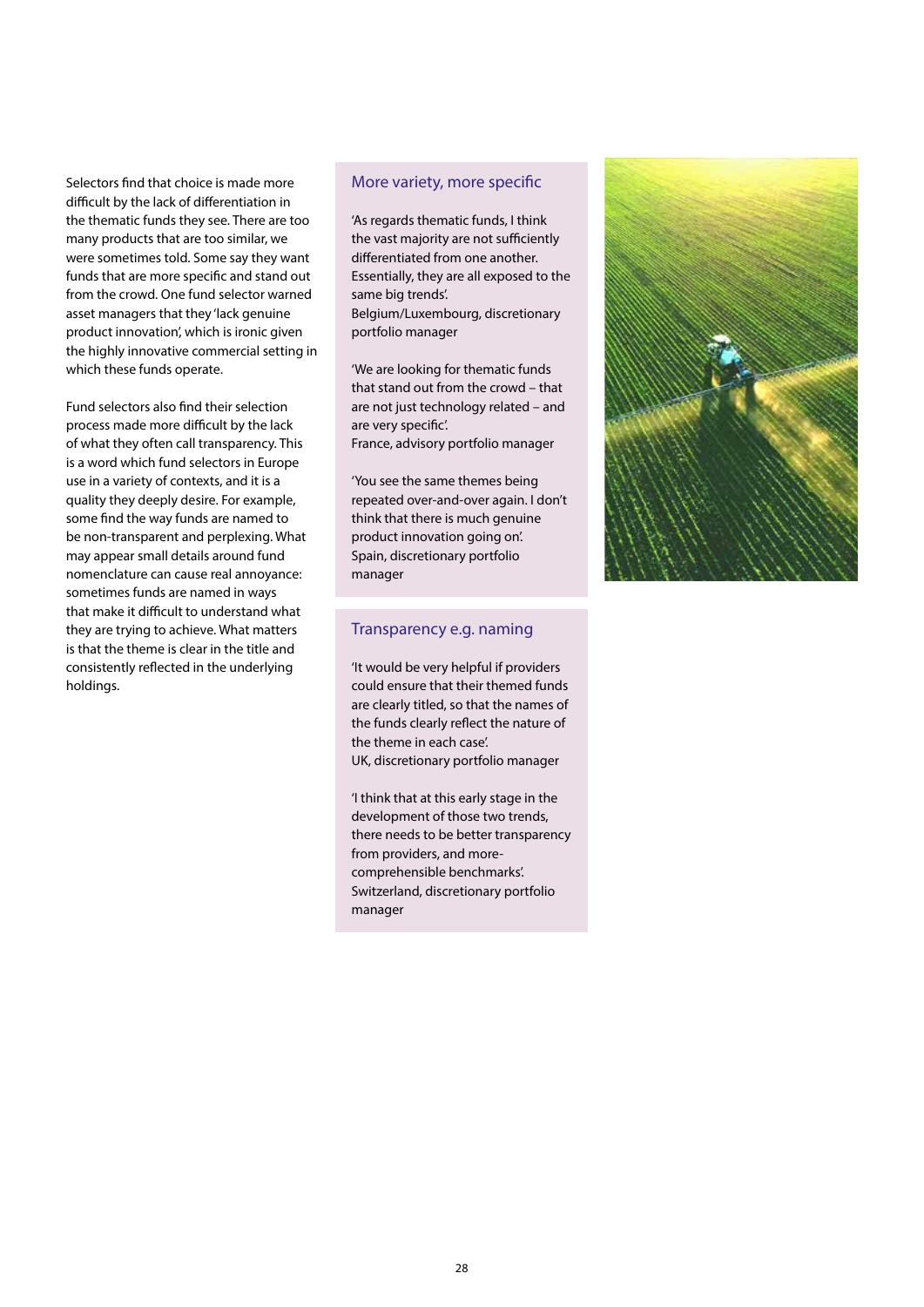# **7. Thematics has the potential to transform asset management**

What is the potential for thematic investing to influence the future development of the asset management industry? Well, it has already had a dramatic impact – since 2017, this corner of the industry has represented 39% of all equity fund net sales. It is not unreasonable to think it will continue to play an important role.

Arguably, thematic funds have already transformed the industry. Thematic assets represent a small part of the overall funds market: as a proportion of total fund assets thematics represent just 2.9%\* in 2020. However, since 2017 this corner of the industry has represented 39% of all equity fund net sales. It is not unreasonable to think it will continue to play an important role.

Thematic strategies have certainly provided a role for active equity management at a time when in other parts of the industry, it is being challenged. The active equity thematic funds that we track globally have sold €143bn since 2017. Over this same period the equivalent non-thematic active equity funds across the world have seen net withdrawals of €1.1trn.

We leave the last word on this, appropriately, to the fund selectors. We have been told many times by fund selectors in recent years that thematics may grow in influence and become a more frequently used form of thinking and investing among investment professionals and their clients. Two examples are shown here.

### Thematic flows and non-thematic flows

Proportion of cumulative global net flows of non-thematic vs thematic equity funds 2017–2020



## Active thematic flows vs active non-thematic flows

Cumulative global net flows of active equity non-thematic vs active equity thematic funds (€bn) 2017–2020





# An important role in future

'I believe that the current investment trends in favour of ESG-orientated and thematic funds will be the main drivers of change in the fund industry over the next few years'. Switzerland, discretionary portfolio manager

'Theme funds will create an evergrowing added value within the fund industry instead of traditional index funds or regional funds. Thematic investments will also gain greater significance in the ETF sector'. Austria, discretionary portfolio manager

<sup>\*</sup> If you widen the total to include all asset classes, equity, fixed income, money market, then thematics represents just 1.3%.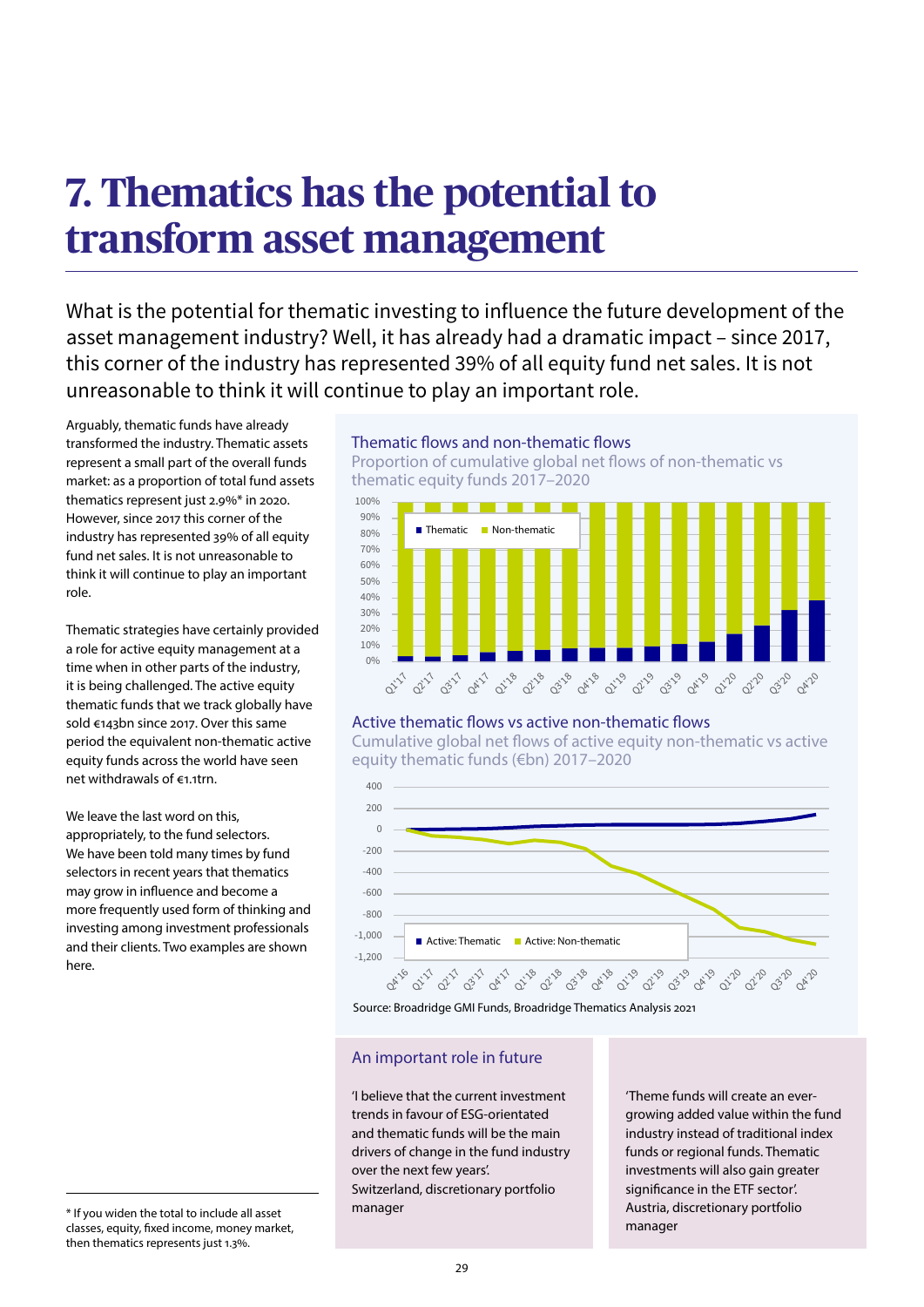# **Appendix 1: Definitions**

# Thematic Macro and Micro theme definitions used in this report

|  | Macro-theme                | Micro-theme             | Definition                                                                                                                                                                                                                                                                                                                                                                                                                                                                                                                                                                                                      |  |  |
|--|----------------------------|-------------------------|-----------------------------------------------------------------------------------------------------------------------------------------------------------------------------------------------------------------------------------------------------------------------------------------------------------------------------------------------------------------------------------------------------------------------------------------------------------------------------------------------------------------------------------------------------------------------------------------------------------------|--|--|
|  | Sustainability             | <b>Scarce Resources</b> | 'Scarce Resources' captures the opportunity arising from the growing<br>appreciation of the planet's resource needs and the investment opportunities<br>arising from those companies seeking to provide solutions to these challenges.<br>The world's increasing population and the growing demand for clean water<br>ensures that water strategies dominant in this space, however products<br>targeting opportunities arising from other scarce resources also exist, which<br>include nutrition/food and timber.                                                                                             |  |  |
|  |                            | Clean Energy            | 'Clean Energy' captures the opportunity arising from sustainable and<br>renewable energies as the world undergoes its transition towards a low-carbon<br>economy. An increasingly worldwide acceptance of the impact of climate<br>change, strengthened by a number of climate pacts, including the Paris<br>Climate Agreement, have intensified investment opportunities within those<br>companies engaged in the production or enablement of clean energy.                                                                                                                                                    |  |  |
|  |                            | Clean Living            | 'Clean Living' captures the opportunity arising from how our way of living is<br>being reshaped to become more sustainable. Opportunities within this micro-<br>theme cluster around the following areas: smart city, circular economy, waste,<br>and electric vehicles/mobility. Smart city, for instance, centres on how cities<br>are turning to sustainable solutions to meet the needs of their residents in<br>order to improve their quality of life, while the circular economy focuses on the<br>opportunity arising the attempt to minimise waste by considering the full life<br>cycle of materials. |  |  |
|  |                            | Other Sustainable       | 'Other Sustainable' captures the opportunity arising from other single and<br>multi sustainable themes, predominantly focused on global climate and<br>environmental issues. Many of the leading products within the sustainable<br>macro-theme are found here as a result of their investment proposition cutting<br>across a number of sustainable micro-themes, i.e. spanning scarce resources,<br>clean energy and clean living.                                                                                                                                                                            |  |  |
|  | <b>Emerging Technology</b> | Robotics & Al           | 'Robotics & Al' captures the opportunity arising from the developments in the<br>robotics and artificial intelligence space, many of which have the potential to<br>revolutionise our way of life. The ability of those companies operating in the<br>robotics & AI spaces to increase productivity, reduce costs and help the world<br>overcome former technological barriers ensures that they have the potential<br>to permanently transform industries. Within this micro-theme, we exclusively<br>place those funds which have an explicit focus on the robotics & AI space<br>within their fund name.     |  |  |
|  |                            | Disruptive Tech         | 'Disruptive Tech' captures the opportunity arising from technological<br>advancements that have the potential to displace older technologies, create<br>new markets, and permanently alter the way the world operates. Within<br>this micro-theme, we place those funds which are focused on disruptive,<br>exponential and next generation technology opportunities.                                                                                                                                                                                                                                           |  |  |
|  |                            | Other Tech              | 'Other Tech' captures the opportunity arising from a range of other emerging<br>technology focused themes, which are predominately clustered among<br>security/cybersecurity, fintech, semiconductor, connectivity, and digitalisation<br>opportunities.                                                                                                                                                                                                                                                                                                                                                        |  |  |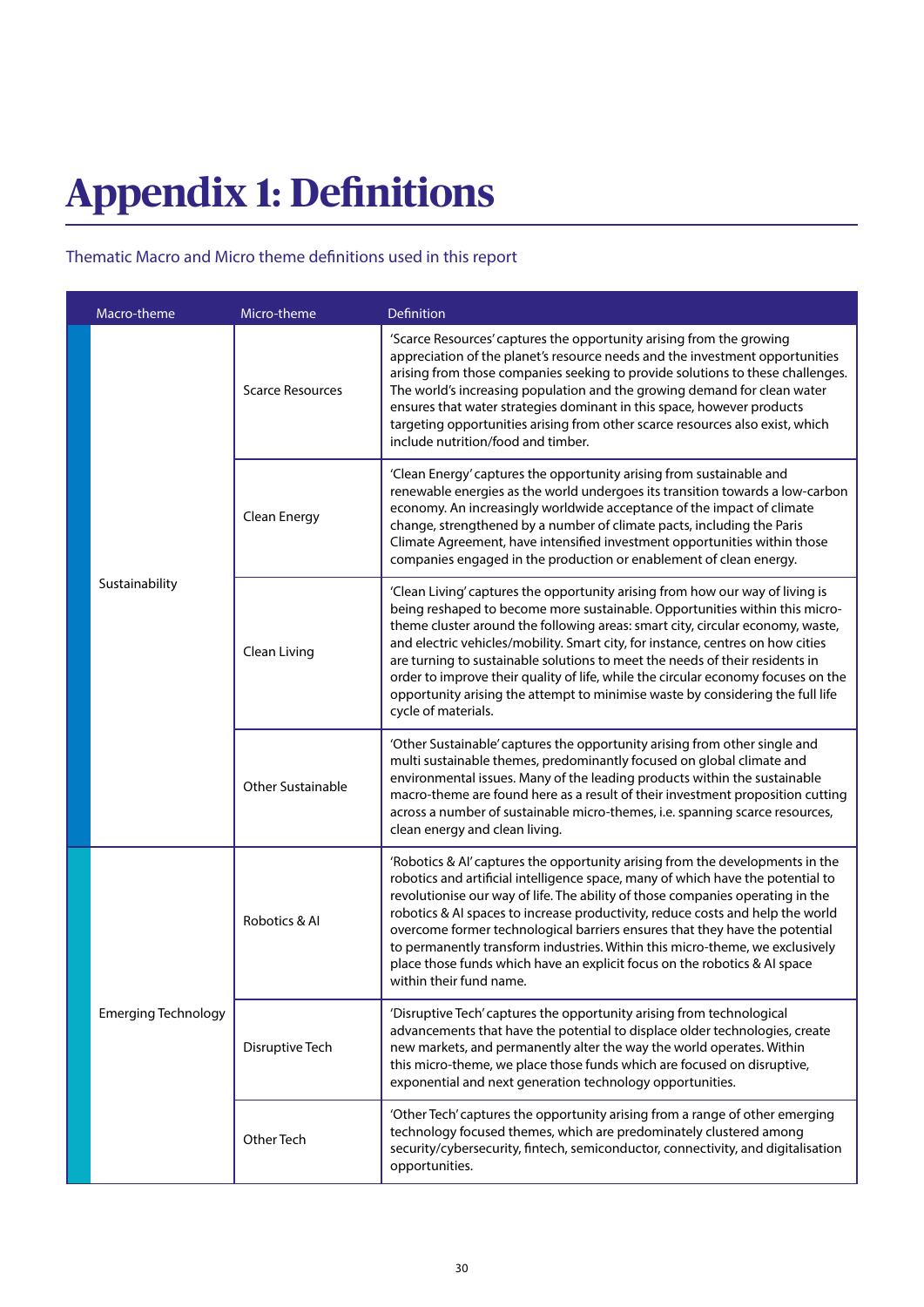|  | Macro-theme<br>Micro-theme |                                          | <b>Definition</b>                                                                                                                                                                                                                                                                                                                                                                                                                                                                                                  |  |  |
|--|----------------------------|------------------------------------------|--------------------------------------------------------------------------------------------------------------------------------------------------------------------------------------------------------------------------------------------------------------------------------------------------------------------------------------------------------------------------------------------------------------------------------------------------------------------------------------------------------------------|--|--|
|  | <b>Healthy Living</b>      | <b>Biotech and Medical</b><br>Innovation | 'Biotech and Medical Innovation' captures the opportunity arising from the<br>rapid advancements occurring within the biotechnology/genetic therapy<br>industries and innovation within the medical space. The impact of COVID-19<br>on the world has intensified the opportunities within this micro-theme as<br>an increased focus is placed on discovering new innovations which can aide<br>the world in dealing with illness and disease. Please note that we exclude<br>pharmaceutical sector based funds.   |  |  |
|  |                            | <b>Ageing Demographics</b>               | 'Ageing demographics' captures the opportunity arising from the growing<br>recognition of the need to address the challenges of the world's aging<br>population, a result of both increasing life expectancy combined with a<br>decreasing fertility rate. Funds targeting the opportunities within this micro-<br>theme invest in those companies which stand to gain from these worldwide<br>demographic evolutions, e.g. through the provision of product or services for<br>the elderly.                       |  |  |
|  |                            | Other Health                             | 'Other Health' captures the opportunity arising from other healthy living<br>themes. Products in this space are predominantly either focused on broader<br>health and wellness issues, or on the digital health space.                                                                                                                                                                                                                                                                                             |  |  |
|  | Changing<br>Consumption    | <b>Emerging Wealth</b>                   | 'Emerging Wealth' captures the opportunity arising from sources of emerging<br>wealth, most notably contained within Chinese/Asian consumers as billions<br>of people makes the transition from poverty towards middle class status and<br>create a rapidly accelerating source of demand. A separate emerging wealth<br>opportunity also exists within the 'millennial' generation, who are experiencing<br>an acceleration in purchasing power, in part as a result of intergenerational<br>transfers of wealth. |  |  |
|  |                            | Other Consumption                        | 'Other Consumption' captures the opportunity arising from broader consumer<br>trends and innovations, such as within the growth of e-commerce, the<br>development of electronic payment systems, and changing consumption<br>patterns.                                                                                                                                                                                                                                                                             |  |  |
|  | Multi-theme                | Multi-theme                              | 'Multi-theme' captures strategies which combine a number of themes together<br>within one strategy. At a minimum this will be across two macro-themes,<br>however frequently will target opportunities cutting across the full suite of<br>themes within the overall thematic landscape.                                                                                                                                                                                                                           |  |  |

Source: Broadridge Thematics Analysis 2021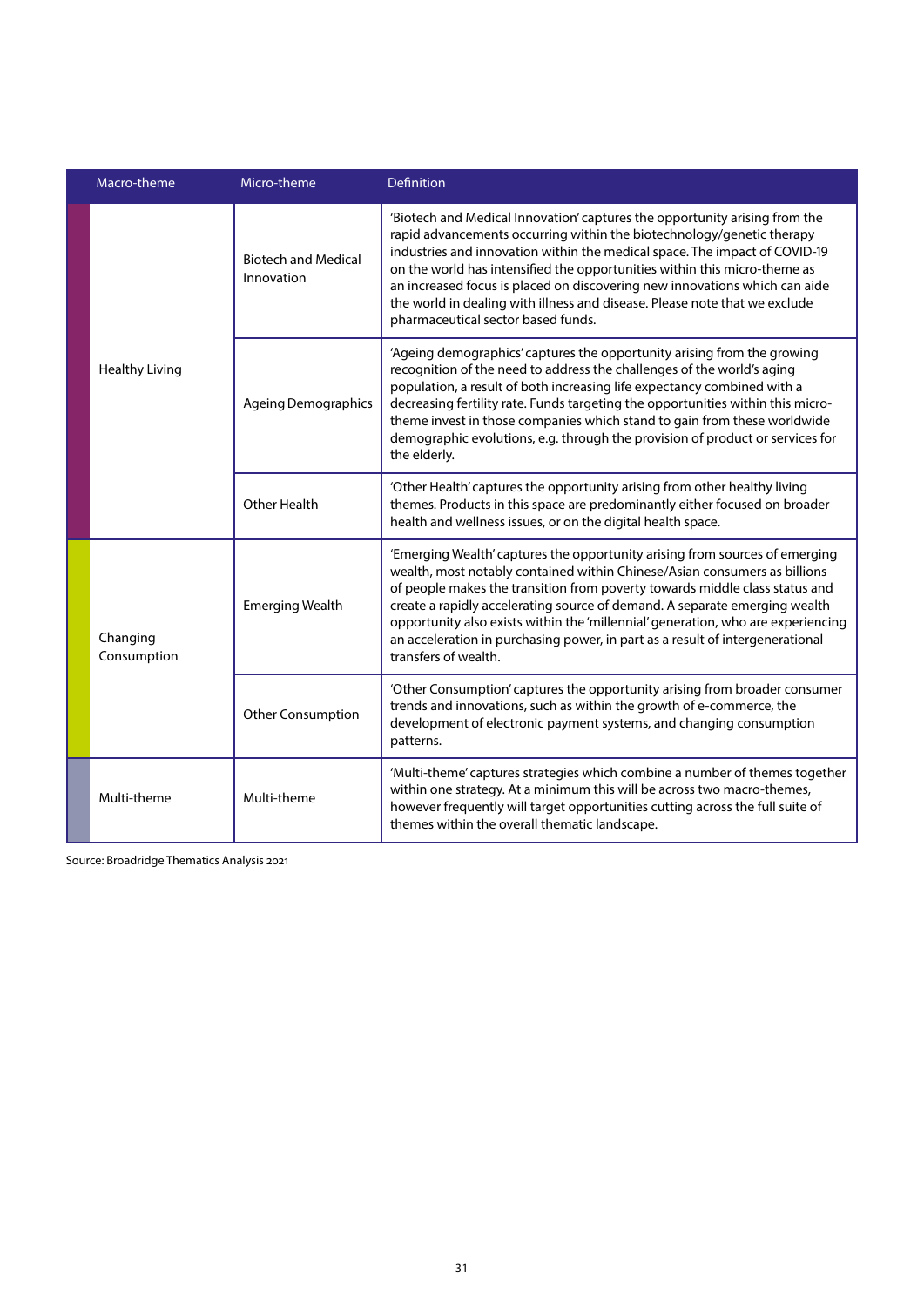## Thematic Macro and Micro theme definitions used in this report

Broadridge Global Market Intelligence (GMI) platform draws together assets and flows on 91,000 global funds and underpins our thematic dataset.

Our SalesWatch dataset, a component of GMI, is the leading dataset for analysing the global cross-border fund market and enables geographical disaggregation for over 70% of the crossborder market. This dataset is accordingly used to split out fund flows and assets for cross-border funds, allowing us for example to distinguish between APAC and European buyers of cross-border funds.

Our FundFile dataset, another component of GMI, provides comprehensive coverage on domestic fund markets and is used as the basis for attributing flows and assets for domestic thematic funds. An Italian domestic fund would, for example, fall into Europe, while a US domestic fund by contrast would naturally fall into N. America.

For those cross-border funds not captured by our SalesWatch data, following examination of the business of the managers within this category as well as the strength of the domestic markets within APAC and N. America, we placed these within our Europe segment, where they are labelled as 'cross-border undefined'.

Using this methodology, we therefore segment the geographical landscape into three components: APAC, N. America, and Europe.

The major players within 'Asia Pacific' are both China and Japan, while Australia, Taiwan, Hong Kong, South Korea, and Singapore are also notable markets within this region.

'North America' is overwhelmingly dominated by the US market, however Canadian assets have started to develop quickly from a very low base

Within Europe, the bulk of assets are held among the likes of Italy, Germany, France, Switzerland, Spain, Belgium, UK, and Sweden. Eastern Europe countries, such as Russia, are also included within the Europe segment but constitute an extremely slender portion of it. We have also included Middle East and Africa (MEA) within Europe as a result of the very small amount of assets held by countries here. As explained above, within Europe we also place 'cross-border undefined'.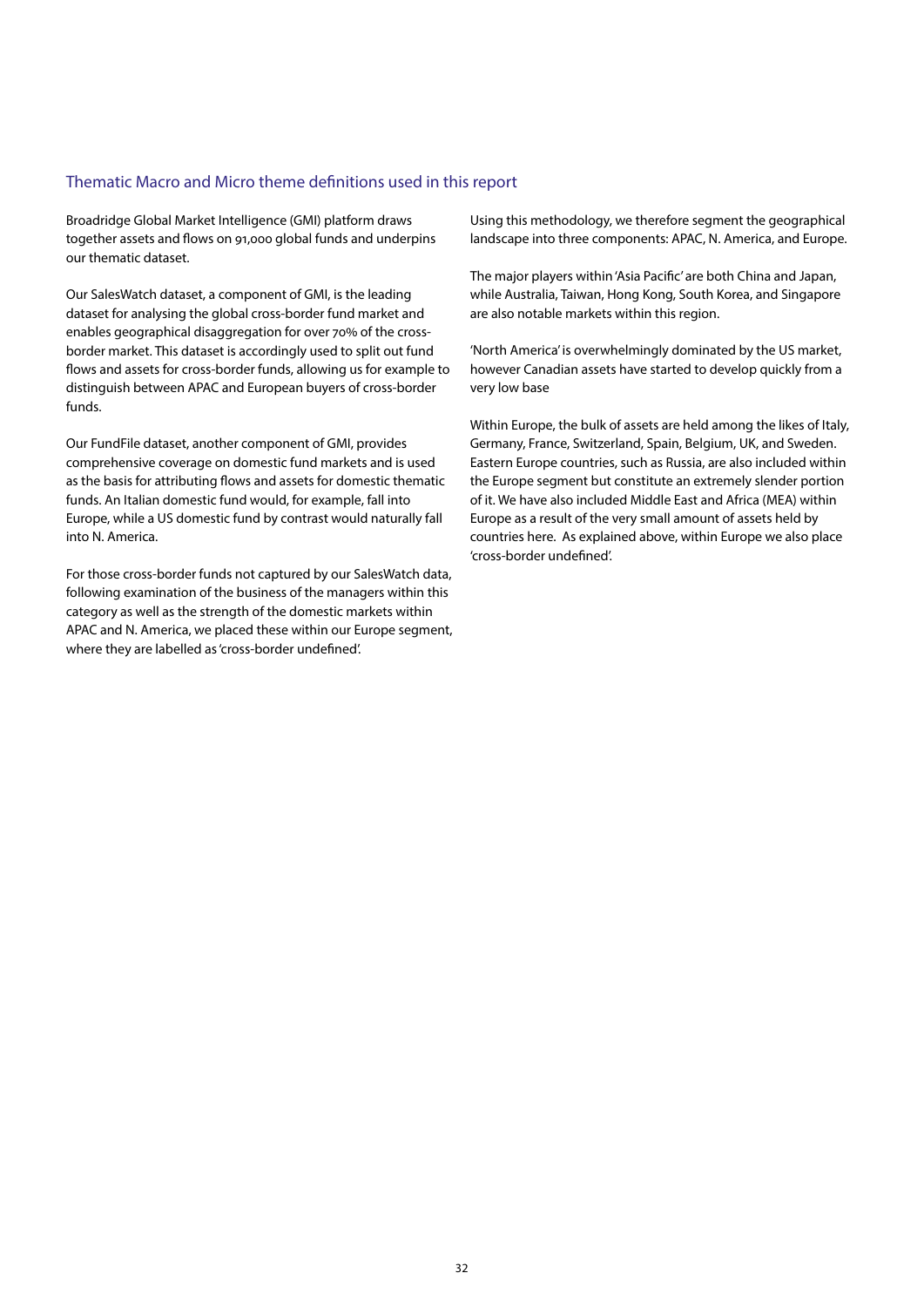# **Appendix 2: Regional Fact Sheet (Europe)**

# Key features

- Long-term growth of interest in thematics in Europe observed since 2015.
- Hot spot of growth is Spain, while the largest identified regional volume is Italy.
- European thematic fund growth

AuM in thematic funds 2017–2020 (€bn)

- Sustainability is the largest macro theme, followed by emerging tech.
- By micro theme, 'Other' sustainability funds (mostly multithematic) show highest cumulative flows.



 $\Box$  Hot spot for volume

### Source: Broadridge Thematics Analysis 2021

## European thematic flows by theme Cumulative thematic fund net flows 2017–2020 (€bn)



# Top European thematic micro themes





Source: Broadridge Thematics Analysis 2021 Source: Broadridge Thematics Analysis 2021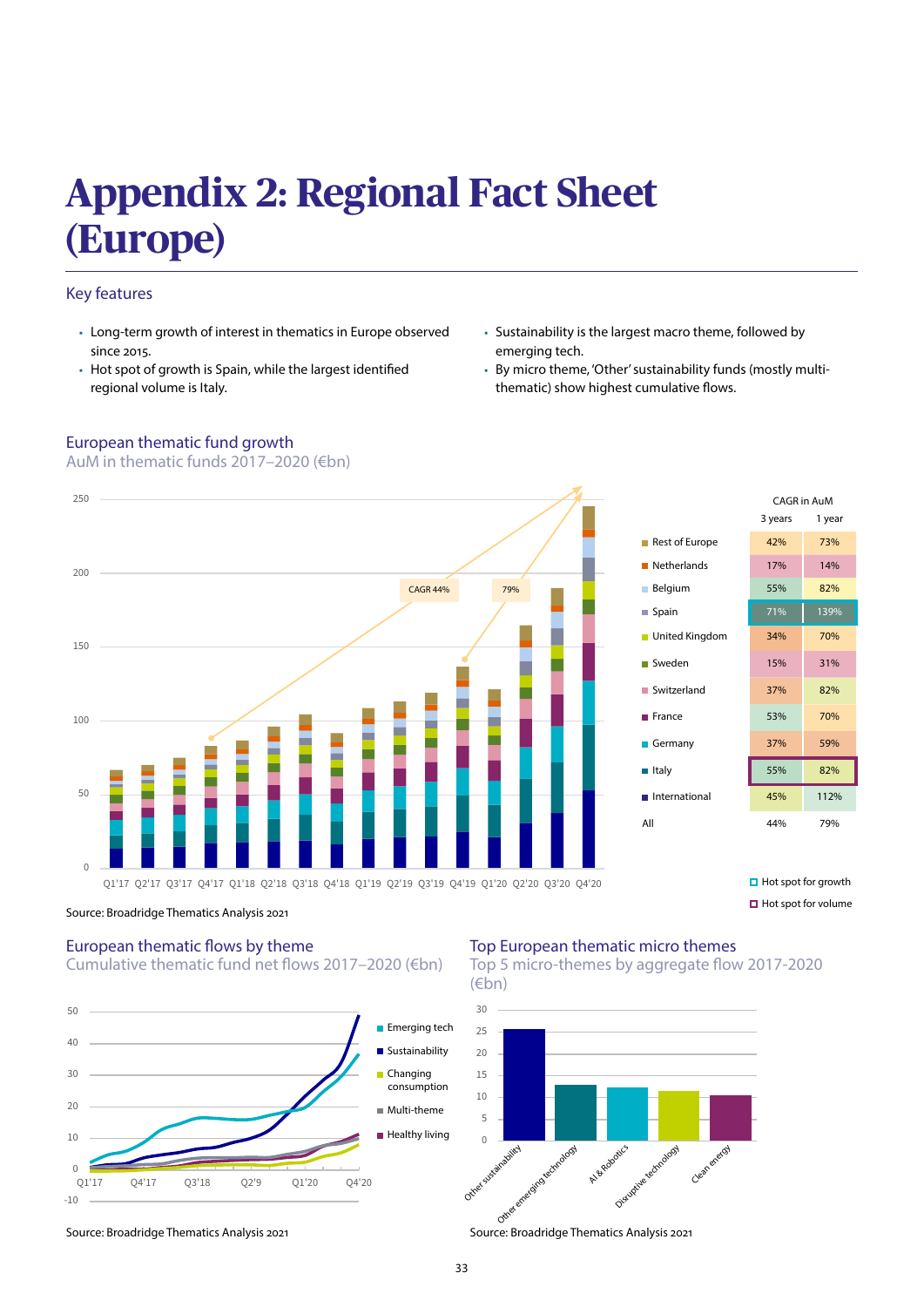### European thematic preferences

Structural megatrends that will define the economy and society over the next 10 years. Unprompted number of mentions by those responding in a thematic manner. Respondents could provide multiple trends.



#### Source: Broadridge survey of 90 fund selectors 2021

## Examples of European thematic thinking

'Some of the megatrends which will be with us for time to come are healthcare, health tech, fintech, electric vehicles. I see data exploitation by big corporates. Also, climate change of course'.

Germany, fund of funds management

### Thematic thinking and investing in Europe

Conclusions from survey of 90 fund selectors



Source: Broadridge survey of 90 fund selectors 2021

## Switch from old school approaches

'You have to switch from these old school approaches. Sometimes it's wrong to put BMW and Tesla in the same category. Times change and maybe we have to change our ideas'.

Germany, fund of funds management

## European fund-related future needs

A selection of top fund-related future needs expressed by European fund selectors 2015-2020 Selection: the top 4 in 2015 and the top 4 in 2020



Source: Broadridge Fund Buyer Focus, Product Innovation Perspectives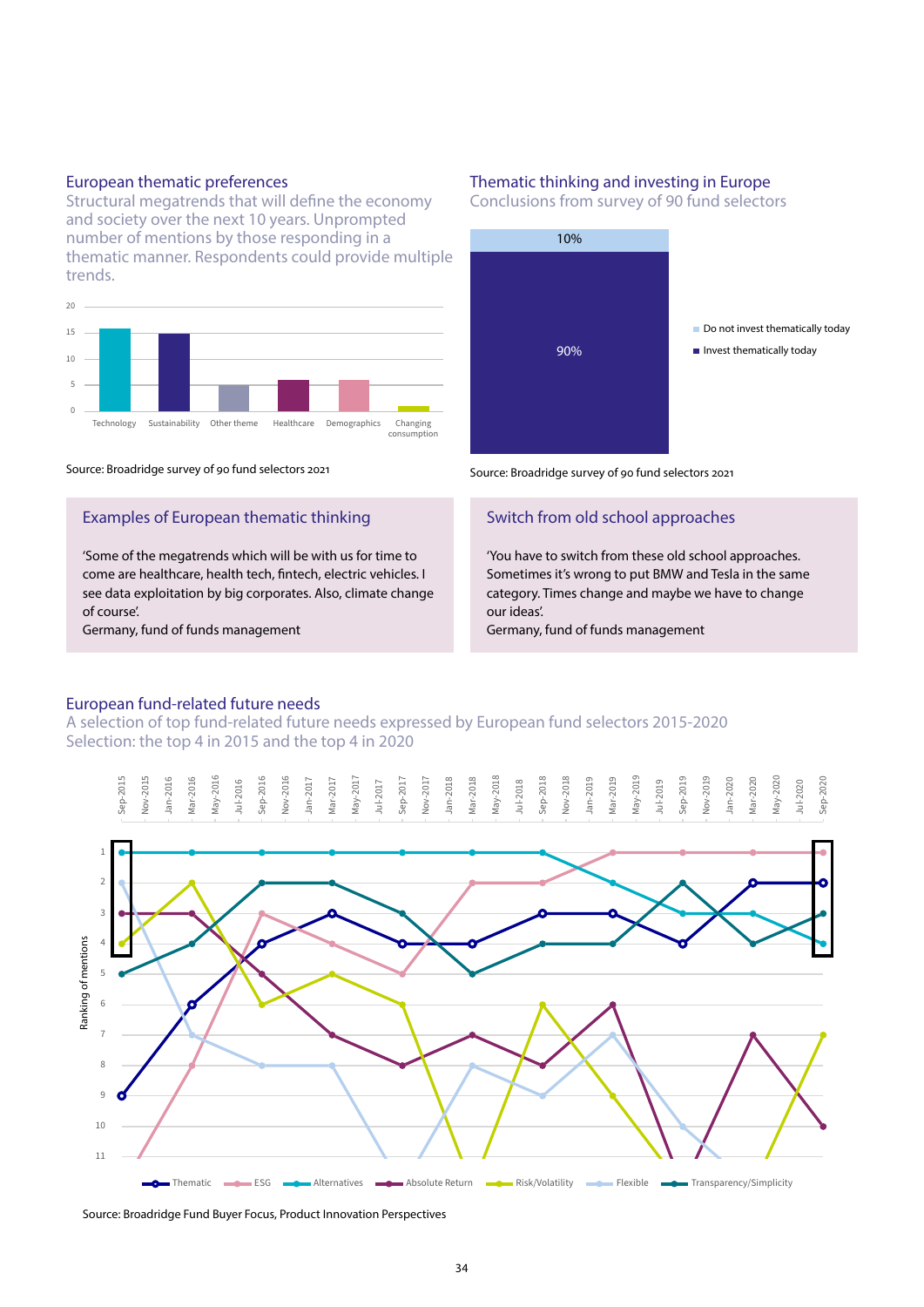# **Appendix 3: Regional Fact Sheet (Asia Pacific)**

# Key features

- Significant growth in thematics interest across Asia Pacific but demand is volatile and changing.
- Largest country by flow and volume is China, as a result of significant rise in flows since 2019.

# Asia Pacific thematic fund growth

Thematic fund AuM 2017–2020 (€bn)

- Emerging tech is the largest macro theme in terms of flows, followed by sustainability.
- By micro theme, 'Other' technology\* and disruptive tech funds show highest cumulative flows.





**□** Hot spot for growth  $\Box$  Hot spot for volume

### Source: Broadridge Thematics Analysis 2021

# Asia Pacific thematic flows by theme

Cumulative thematic fund net flows 2017–2020 (€bn)



# Top Asia Pacific thematic micro themes

Top 5 micro-themes by aggregate flow 2017–2020 (€bn)



\* 'Other' tech captures the opportunity arising from a range of other emerging technology focused themes, which are predominately clustered among security/cybersecurity, fintech, semiconductor, connectivity, and digitalisation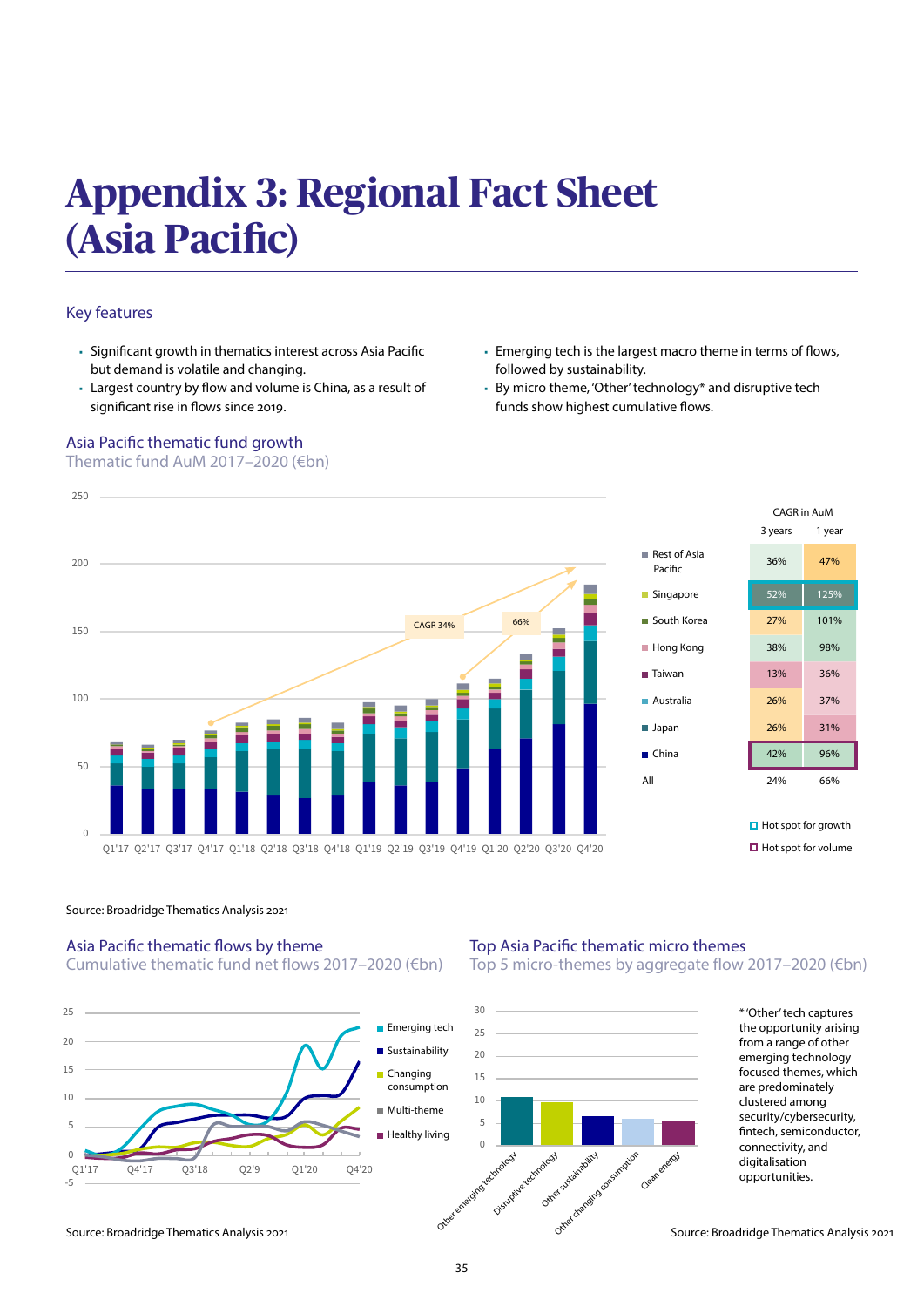## Asia Pacific thematic preferences

Structural megatrends that will define the economy and society over the next 10 years. Unprompted number of mentions by those responding in a thematic manner. Respondents could provide multiple trends.



### Source: Broadridge survey of 90 fund selectors 2021

## Thematic thinking and investing in Asia Pacific

Conclusions from survey of 90 fund selectors



Source: Broadridge survey of 90 fund selectors 2021

## Examples of Asia Pacific thematic thinking

'I am optimistic about big data, artificial intelligence, packaging equipment, new materials, new energy, traditional Chinese medicine and other favorable areas of national policies'. China, retail bank

'Softbank Group has many different businesses, and it is difficult to choose which sector it falls into. It's a very traditional company but since the business management is changing, its classification will be outdated. We shouldn't be tied to sectors'.

Japan, wealth manager

# Asia Pacific thematic flows by country Cumulative thematic fund net flows 2017–2020 (€bn)

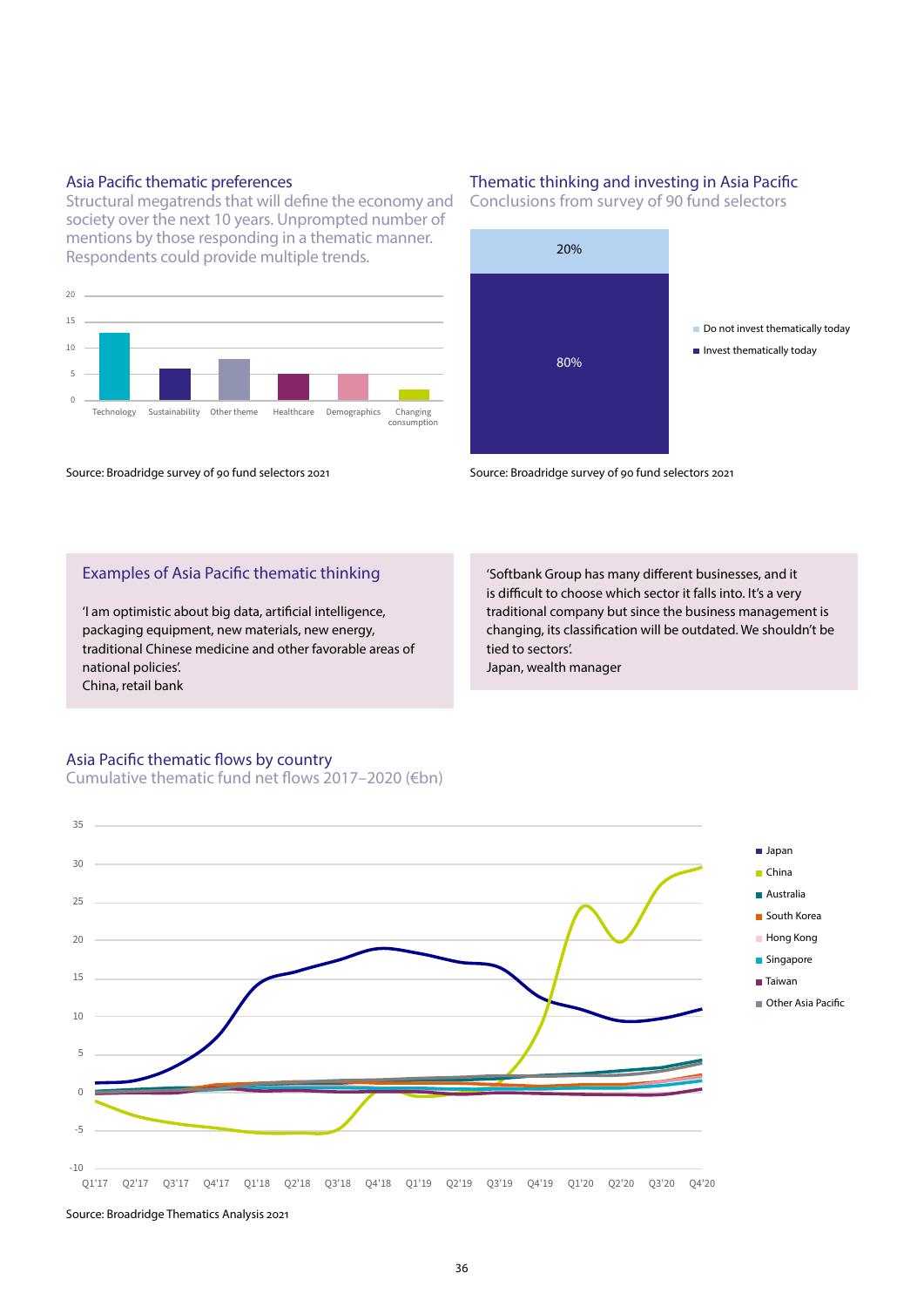# **Appendix 4: Regional Fact Sheet (North America)**

# Key features

- Growth largely driven in 2020 by interest in emerging tech themes.
- The largest flow is into the micro theme 'Other' tech which includes security/cybersecurity, fintech, semiconductor, connectivity, and digitalisation opportunities.

## North America thematic fund growth by Macro theme AuM in thematic funds 2017–2020 (€bn)

■ The micro theme with most AuM is medical innovation and biotech, but this will soon be overtaken by tech themes.





**<sup>□</sup>** Hot spot for growth  $\Box$  Hot spot for volume

Source: Broadridge Thematics Analysis 2021

# North America thematic flows by theme

Cumulative thematic fund net flows 2017–2020 (€bn)



# Top North American thematic micro themes

Top 5 micro-themes by aggregate flow 2017–2020 (€bn)



\* 'Other' tech captures the opportunity arising from a range of other emerging technology focused themes, which are predominately clustered among security/cybersecurity, fintech, semiconductor, connectivity, and digitalisation opportunities.

Source: Broadridge Thematics Analysis 2021 Source: Broadridge Thematics Analysis 2021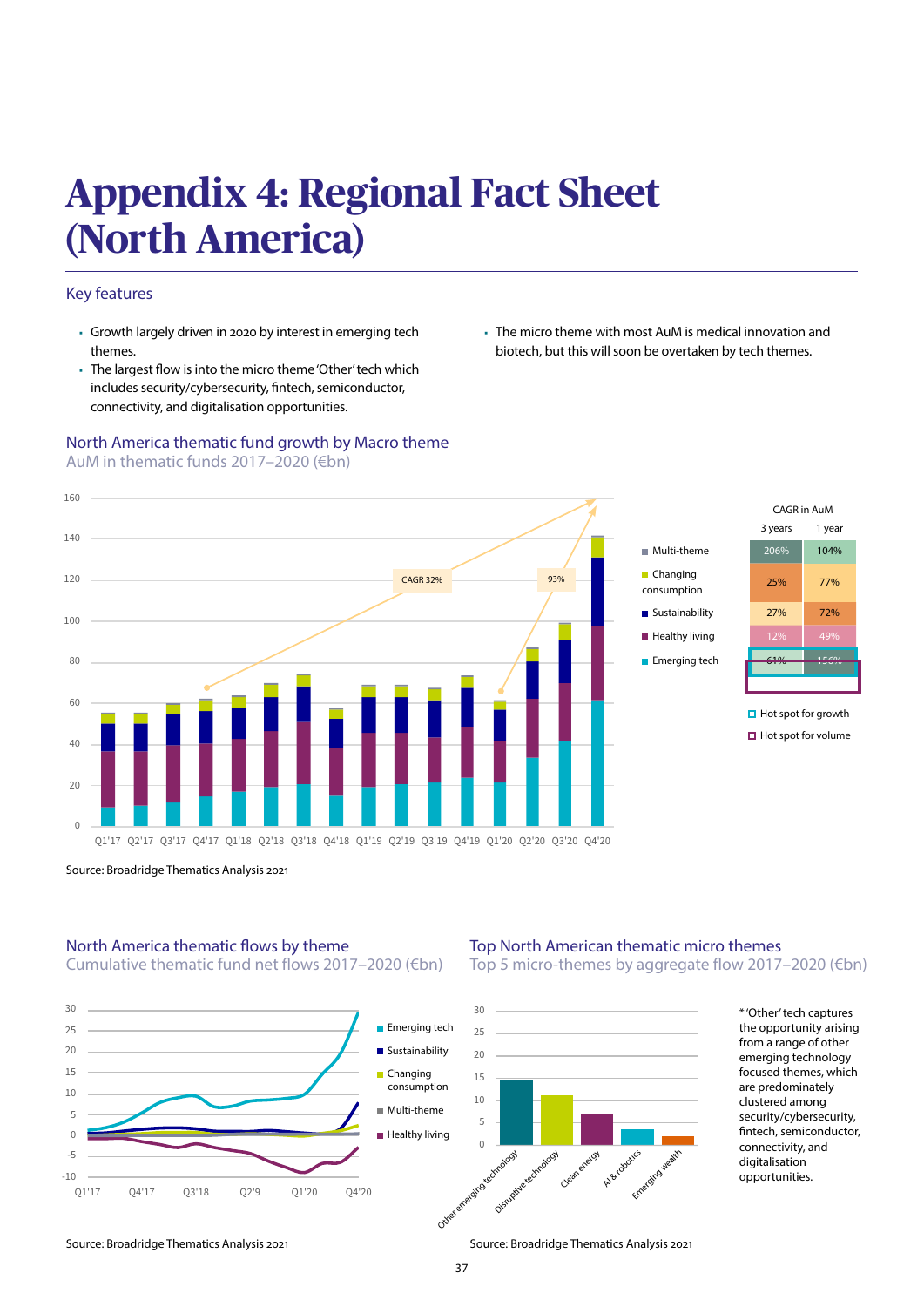## North America Thematic preferences

Structural megatrends that will define the economy and society over the next 10 years. Unprompted number of mentions by those responding in a thematic manner. Respondents could provide multiple trends.



Source: Broadridge survey of 90 fund selectors 2021

# Examples of North America thematic thinking

'One big megatrend that we see is a continuing shift towards technology, automation, more distributed work versus centralized work; transitions in transportation and more autonomous vehicles, more robotics, again, more technology at all levels throughout the economy'. US, financial planner

## North America thematic assets by micro theme AuM in thematic funds 2017–2020 (€bn)

# Thematic thinking and investing in North America

Conclusions from survey of 90 fund selectors



Source: Broadridge survey of 90 fund selectors 2021

'I think last year was probably the dawn of this remote economy where you are going to see a lot more tech-based, service-based economy. And the elimination of the big box store and the traditional retail environment, and a transition into a more web-based economy and environment'. US, wealth adviser



Source: Broadridge Thematics Analysis 2021